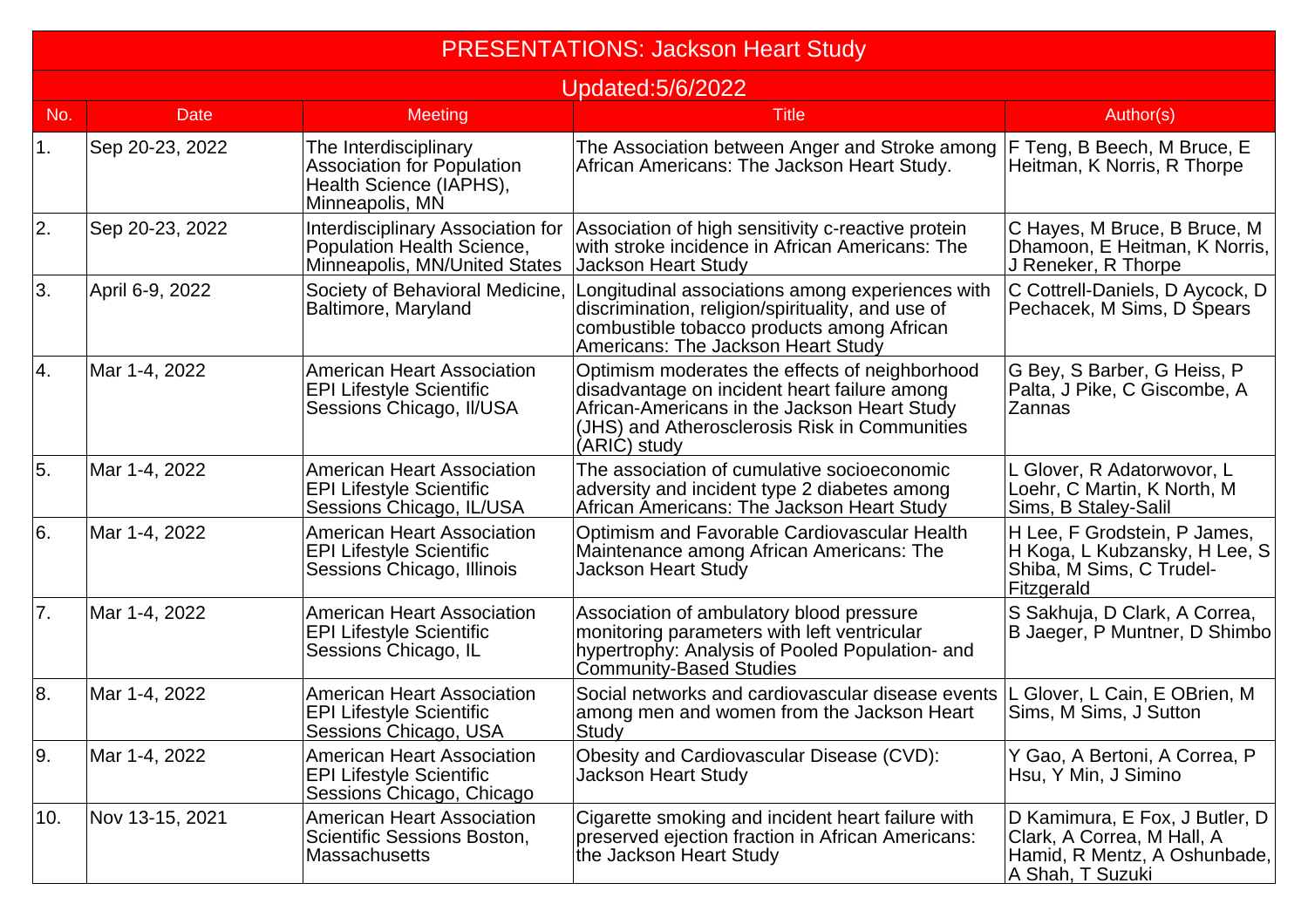| 11. | Nov 13-15, 2021   | American Heart Association<br>Scientific Sessions Boston,<br> MA/USA                         | The Association of Genetic West African Ancestry<br>with Incident Cardiovascular Disease among<br>African Americans                                                                        | A Pandey, R Berchie, A Bress,<br>J Butler, N Chaudhary, M Hall,<br>R Hess, M Irvin, L Jorde, S<br>Judd, E Levitan, R Mentz, P<br>Muntner, A Pandey, S Rao, M<br>Safford, D Shimbo           |
|-----|-------------------|----------------------------------------------------------------------------------------------|--------------------------------------------------------------------------------------------------------------------------------------------------------------------------------------------|---------------------------------------------------------------------------------------------------------------------------------------------------------------------------------------------|
| 12. | Nov 13-15, 2021   | American Heart Association<br>Scientific Sessions Boston, MA                                 | Proteomic profiling of cardiometabolic phenotypes:<br>a comparison of aptamer- and antibody-based<br>platforms                                                                             | D Katz, M Benson, A Bick, C<br>Bouchard, Z Chen, A Correa, D<br>Cruz, S Deng, Y Gao, R<br>Gerszten, P Natarajan, D Ngo,<br>A Pampana, J Robbins, M<br>Sarzynski, U Tahir, J Wilson, Z<br>Yu |
| 13. | Nov 13-15, 2021   | American Heart Association<br>Scientific Sessions Boston,<br>Massachussetts                  | Prevalence and Prognostic Relevance of Heart<br>Failure Stages among Black Americans in the<br>Community: the Jackson Heart Study                                                          | K Vu, K Butler, B Claggett, D<br>Clark, A Correa, M Hall, A<br>Shah, R Zierath                                                                                                              |
| 14. | Nov 13-15, 2021   | American Heart Association<br>Scientific Sessions Boston, MA                                 | Care Fragmentation and Health Outcomes among<br>African Americans: Jackson Heart Study                                                                                                     | V Rao, B Hammill, Z Li, R<br>Mentz, E OBrien, M Sims                                                                                                                                        |
| 15. | Oct 23-27, 2021   | American Public Health<br>Association Annual Meeting<br>Denver, CO                           | Goal-striving Stress and Cardiovascular Risk<br><b>Factors in the Jackson Heart Study</b>                                                                                                  | L Cain-Shields, L Glover, D<br>Reed, M Sims                                                                                                                                                 |
| 16. | Mar 1-Oct 4, 2021 | <b>American Heart Association</b><br><b>EPI Lifestyle Scientific</b><br>Sessions Chicago, IL | A multi-ethnic polygenic risk score is associated<br>with hypertension prevalence and progression<br>throughout adulthood                                                                  | T Sofer, A Correa                                                                                                                                                                           |
| 17. | Feb 11-12, 2021   | Mississippi Academy of<br>Sciences, Biloxi, Mississippi                                      | The Association between Anger and Stroke among<br>African Americans: The Jackson Heart Study.                                                                                              | F Teng, B Beech, M Bruce, E<br>Heitman, K Norris, R Thorpe                                                                                                                                  |
| 18. | Nov 14-16, 2020   | <b>American Heart Association</b><br>Scientific Sessions Dallas,<br>Texas/USA                | Association of trajectory of High Sensitivity C-<br>Reactive Protein and Incident Heart failure in<br>African Americans: The Jackson Heart Study                                           | A Hamid, E Fox, J Berry, J<br>Butler, T Clark, A Correa, M<br>Hall, A Hamid, D Kamimura, S<br>Khan, R Kipchumba, R Mentz,<br>A Oshunbade, A Pandey, A<br>Shah, A Shah, B Stacey, W<br>Yimer |
| 19. | Nov 14-16, 2020   | American Heart Association<br>Scientific Sessions Dallas,<br>Texas                           | Mediating Role of Physical Activity on Associations<br>Between Neighborhood Social Environment and<br>Sleep Duration Among Jackson Heart Study<br>Participants                             | K Tamura, D Johnson, S<br>Neally, T Powell-wiley, M Sims                                                                                                                                    |
| 20. | Nov 14-16, 2020   | <b>American Heart Association</b><br>Scientific Sessions Dallas,<br>Texas                    | Serum vitamin D3 levels, left ventricular structure<br>and incident hospitalization for heart failure with<br>preserved ejection fraction in African Americans:<br>the Jackson Heart Study | D Kamimura, J Butler, D Clark,<br>A Correa, E Fox, M Hall, A<br>Hamid, R Mentz, S Musani, A<br>Oshunbade, A Shah, T Suzuki                                                                  |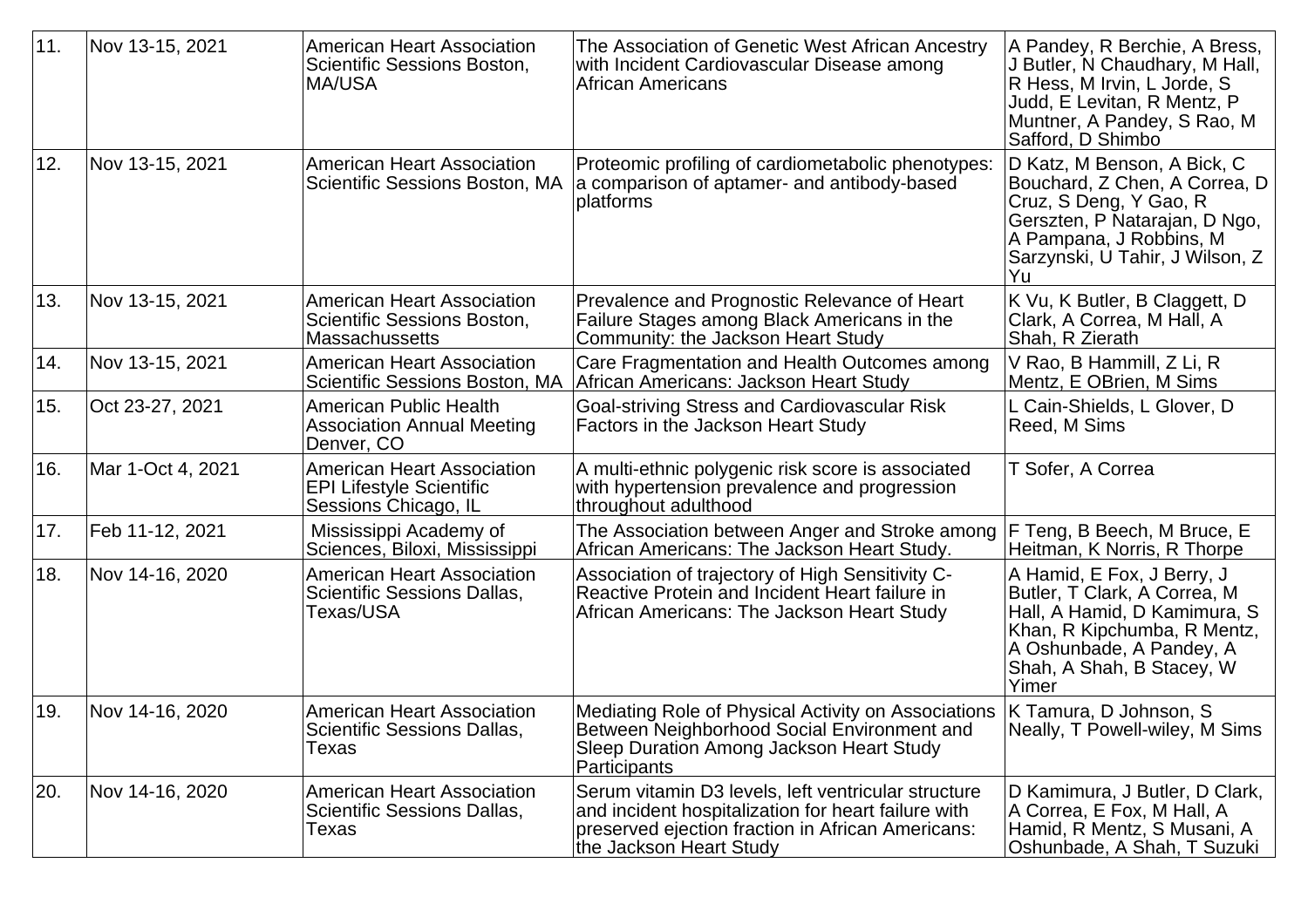| 21. | Oct 27-31, 2020     | American Society of Human<br><b>Genetics Annual Meeting San</b><br>Diego, CA, USA                                                   | Epigenomic Association Analysis of DNA<br>Methylation and Platelet Related Traits in African<br>Americans: The Jackson Heart Study                                                 | M Szeto, A Correa, A Correa, L<br>Raffield, L Raffield, A Reiner, A<br>Reiner                                                                                                                                                   |
|-----|---------------------|-------------------------------------------------------------------------------------------------------------------------------------|------------------------------------------------------------------------------------------------------------------------------------------------------------------------------------|---------------------------------------------------------------------------------------------------------------------------------------------------------------------------------------------------------------------------------|
| 22. | Sep 5-10, 2020      | <b>European Respiratory Society</b><br>Meeting, Vienna, Austria                                                                     | Risk Score for Subclinical COPD: The NHLBI<br><b>Pooled Cohorts Study</b>                                                                                                          | S Bhatt, P Balte, P Cassano, P<br>Chaves, D Couper, D Jacobs,<br>R Kalhan, R Kaplan, E Oelsner,<br>J Sanders, J Schwartz, B<br>Smith, W White, S Yende                                                                          |
| 23. | May 17-20, 2020     | <b>American Thoracic Society</b><br>Conference Philadelphia, PA                                                                     | Relationship of Sleep Symptoms and Objective<br>Measurements of Obstructive Sleep Apnea to<br>Pulmonary Artery Systolic Pressure in African-<br>Americans: The Jackson Heart Study | M Jankowich, D Johnson, J<br>Wilson, M Mittleman, M Sims, S<br>Redline, G Choudhary                                                                                                                                             |
| 24. | May 16-20, 2020     | International Society for<br>Pharmacoeconomics and<br><b>Outcomes Research (ISPOR)</b><br>2020 Conference, Orlando,<br>Florida, USA | Gender-Specific Association of Plasma Endothelin-<br>1 with Incidence of Coronary Heart Disease in<br>African Americans; Cohort of the Jackson Heart<br>Study                      | S ArdeshirRouhaniFard, A<br>Bidulescu, A Correa, E O'Brien                                                                                                                                                                      |
| 25. | Nov 14-May 18, 2020 | <b>American Heart Association</b><br>Scientific Sessions Dallas, TX                                                                 | <b>Volatile Organic Compounds are Associated with</b><br>Lower Ankle-Brachial Index in African Americans of<br>the Jackson Heart Study                                             | R Kipchumba, E Benjamin, A<br>Bhatnagar, T Clark, J<br>Fetterman, E Fox, M Hall, A<br>Hamid, R Keith, S Musani, A<br>Oshunbade, M Sims, W White                                                                                 |
| 26. | Mar 3-6, 2020       | <b>American Heart Association</b><br><b>EPI Lifestyle Scientific</b><br>Sessions Phoenix, AZ/USA                                    | Epigenome-Wide DNA Methylation Analysis<br>Reveals Novel Hematologic Trait Associations for<br>African Americans in the Jackson Heart Study                                        | M Szeto, A Correa, A Correa, D<br>Klemm, D Klemm, L Lange, L<br>Lange, E Lange, E Lange, D<br>Nickerson, D Nickerson, L<br>Raffield, L Raffield, A Reiner, A<br>Reiner, M Taylor, M Taylor, I<br>Yang, I Yang, N Zakai, N Zakai |
| 27. | Dec 8-12, 2019      | American Society of Health-<br><b>System Pharmacist Midyear</b><br>Clinical Meeting, Las Vegas,<br><b>NV</b>                        | The Relationship Between Beta Blocker Dose and<br>the rs11196454 Genetic Variant and Survival in<br>African American Patients with Heart Failure                                   | J Talameh)                                                                                                                                                                                                                      |
| 28. | Nov 16-18, 2019     | <b>American Heart Association</b><br><b>Scientific Sessions</b><br>PHILADELPHIA, PA                                                 | <b>CIGARETTE SMOKING AND INCIDENT</b><br>CORONARY HEART DISEASE IN AFRICAN<br>AMERICANS: THE JACKSON HEART STUDY                                                                   | A Oshunbade, M Hall, M Hall, A<br>Hamid, A Hamid, R Mentz, R<br>Mentz, E O'Brien, E O'Brien, A<br>Smith, A Smith, J Smith, J<br>Smith, B Smith, B Smith, K<br>Valle, K Valle, W Yimer, W<br>Yimer                               |
| 29. | Nov 16-18, 2019     | <b>American Heart Association</b><br>Scientific Sessions Phila, PA                                                                  | Association of Aortic Stiffness with Subclinical Left<br>Ventricular Remodeling in African Americans                                                                               | C Tsao, I Raber, F Washington,<br>S Musani, G Hundley, G<br>Mitchell, E Fox, J Terry                                                                                                                                            |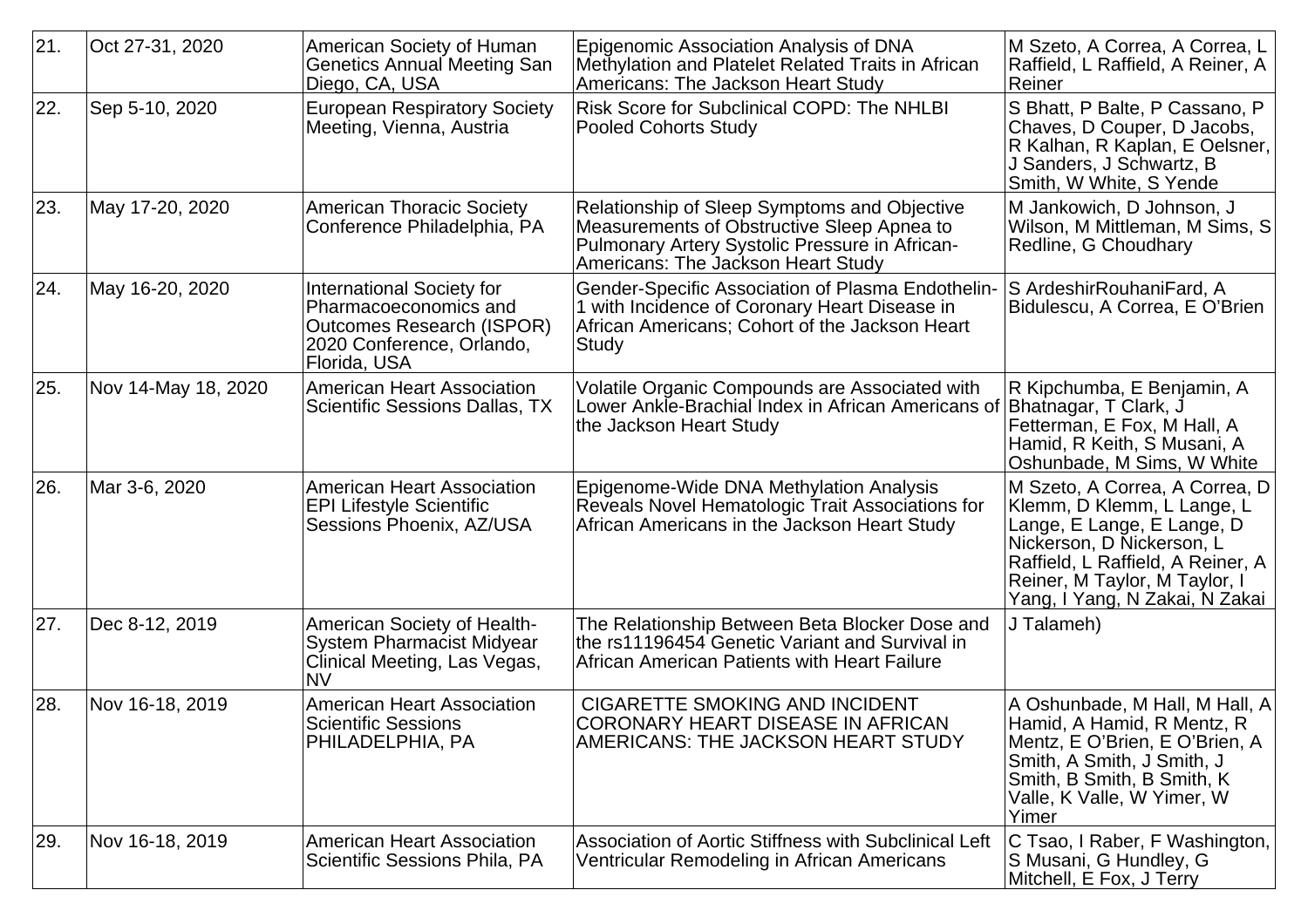| 30. | Nov 16-17, 2019 | <b>American Heart Association</b><br><b>Scientific Sessions</b><br>Philadelphia, Pennsylvania   | Development and validation of new cardiovascular<br>disease risk scores for patient with diabetes<br>mellitus from a pooled cohort of the US population                               | Y Zhao, A Bertoni, M Budoff, R<br>D'Agostion, A Folsom, D<br>Jacobs, S Malik, E Selvin, K<br>Watson, N Wong                                                                                 |
|-----|-----------------|-------------------------------------------------------------------------------------------------|---------------------------------------------------------------------------------------------------------------------------------------------------------------------------------------|---------------------------------------------------------------------------------------------------------------------------------------------------------------------------------------------|
| 31. | Oct 15-19, 2019 | American Society of Human<br><b>Genetics Annual Meeting</b><br>Houston, TX                      | Calling and Imputation of the Common a-globin<br>Copy Number Variant with Whole Genome<br>Sequencing Data in TOPMed and Association with<br>Hematologic and Other Clinical Phenotypes | M Jiang, G Abeçasis, T<br>Blackwell, Y Li, L Raffield, A<br>Reiner, Y Su                                                                                                                    |
| 32. | Oct 15-19, 2019 | American Society of Human<br><b>Genetics Annual Meeting</b><br>Houston, TX                      | Association of genetic risk scores for adiposity-<br>related traits with body fat percentage and related<br>phenotypes in the Jackson Heart Study                                     | K Taylor, M Yaser, L Lange, A<br>Correa, L Raffield                                                                                                                                         |
| 33. | Jul 13-17, 2019 | American Association of<br>Colleges of Pharmacy,<br>Chicago, IL                                 | Addressing Racial Disparity in Heart Failure<br>Outcomes and Beta-Blocker Response                                                                                                    | J Luzum, D Lanfear, D Lanfear,  <br>D Lanfear, D Lanfear, S<br>Musani, S Musani, S<br>Mwasongwe, S Mwasongwe, E<br>Peterson, E Peterson, E<br>Peterson, E Peterson                          |
| 34. | Jun 8-12, 2019  | SLEEP 2019 Annual Meeting,<br>San Antonio, Texas                                                | Concordance Between Self-Reported and<br><b>Objectively-Assessed Sleep Duration among</b><br>African-American Adults: Findings from the<br><b>Jackson Heart Sleep Study</b>           | C Jackson, J Ward, D Johnson,<br>S Redline, M Sims, J Wilson                                                                                                                                |
| 35. | Jun 8-12, 2019  | Sleep Research Society 2019<br>Annual Meeting, San Antonio,<br>Texas                            | Sleep deficiency and incident cardiovascular<br>disease among African Americans in the Jackson<br>Heart Study (JHS)                                                                   | M Butler, M Abdalla, J Booth, B<br>Jenkins, D Johnson, G<br>Ogedegbe, S Redline, M Sims,<br>T Spruill, J Thomas, N<br>Williams, E O'Brien, R Mentz                                          |
| 36. | May 18-22, 2019 | <b>American Thoracic Society</b><br><b>Conference Dallas, TX</b>                                | Prevalence, risk factors, and longitudinal outcomes<br>associated with asthma COPD overlap (ACO) in<br>the NHLBI Pooled Cohorts study, Jackson Heart<br>Study                         | N Putcha, P Balte, P Cassano,<br>P Chaves, D Couper, D<br>Jacobs, R Kalhan, R Kronmal,<br>L Loehr, S London, A Acien, G<br>O'Connor, E Oelsner, J<br>Schwartz, L Smith, W White, S<br>Yende |
| 37. | May 1-5, 2019   | <b>Combined Otolaryngology</b><br>Sections Meeting, Austin,<br>Texas                            | Relationship of overall cardiovascular health and<br>hearing loss in an African American population:<br>The Jackson Heart Study                                                       | S Curti, C Bishop, J Degruy, J<br>Schweinfurth, C Spankovich, d<br>su, K Valle                                                                                                              |
| 38. | Mar 5-8, 2019   | <b>American Heart Association</b><br><b>EPI Lifestyle Scientific</b><br>Sessions Houston, Texas | Sugar-Sweetened Beverage Consumption and<br>Risk of Type 2 diabetes in African Americans:<br>Findings from the Jackson Heart Study                                                    | C Jackson, A Norwood, M<br>Sims, W Jackson, A Correa, V<br>Malik, K Tucker                                                                                                                  |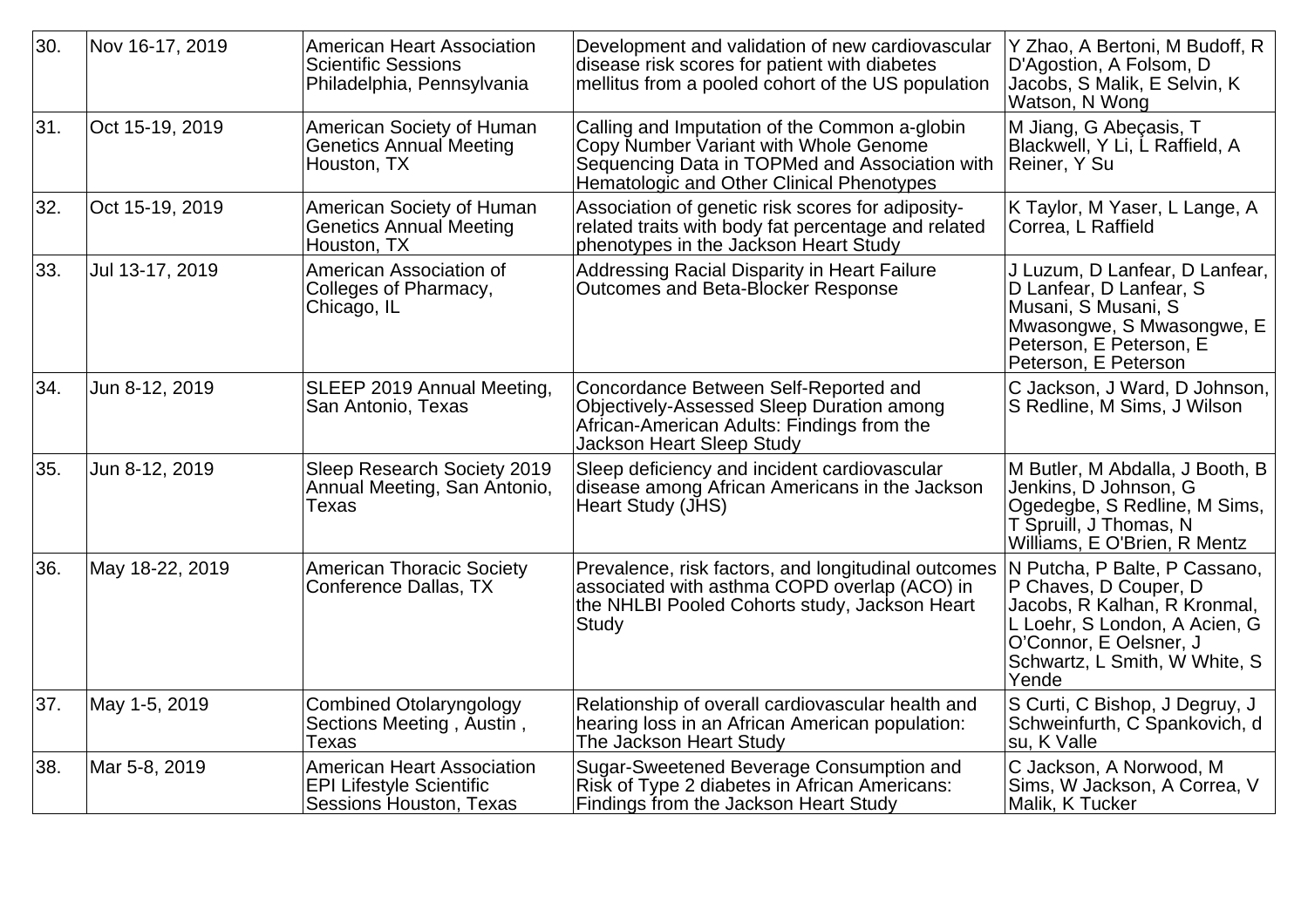| 39. | Mar 5-8, 2019   | <b>AHA Epi Houston, Texas</b>                                                                | Cigarette Smoking and Incident Stroke in African<br>Americans of the Jackson Heart Study                                                                                                                                                                                 | A Oshunbade, E Benjamin, E<br>Benjamin, J Butler, J Butler, M<br>Hall, M Hall, E O'Brien, E<br>O'Brien, C Smith, C Smith, K<br>Valle, K Valle, W White, W<br>White |
|-----|-----------------|----------------------------------------------------------------------------------------------|--------------------------------------------------------------------------------------------------------------------------------------------------------------------------------------------------------------------------------------------------------------------------|--------------------------------------------------------------------------------------------------------------------------------------------------------------------|
| 40. | Mar 5-8, 2019   | <b>EPI LIFESTYLE 2019 Scientific</b><br>Sessions, Houston, Texas                             | Sex-Specific Associations of Plasma Endothelin-1<br>with Incidence of Stroke in African Americans: the<br><b>Jackson Heart Study</b>                                                                                                                                     | H Fan, S Ardeshir Rouhani Fard,<br>A Bidulescu, A Correa, L Curtis,<br>E Fox, X Gao, S Musani, E<br>O'Brien                                                        |
| 41. | Mar 5-8, 2019   | <b>American Heart Association</b><br><b>EPI Lifestyle Scientific</b><br>Sessions Houston, TX | The association of Goal-Striving Stress with<br>measures of adiposity in the Jackson Heart Study                                                                                                                                                                         | L Cain, A Bertoni, L Glover, J<br>Joshua, M Sims                                                                                                                   |
| 42. | Mar 5-8, 2019   | <b>American Heart Association</b><br>Epidemiology Council,<br>Houston, TX                    | The associations of white coat and masked<br>hypertension, defined using the 2017 American<br>College of Cardiology/American Heart Association<br>blood pressure guideline thresholds, with<br>cardiovascular disease and mortality in the Jackson<br><b>Heart Study</b> | R Tanner, J Booth, L Cohen, P<br>Muntner, G Ogedegbe, B<br>Poudel, S Sakhuja, J Schwartz,<br>D Shimbo, Y Yano, D III, E<br>O'Brien, E Shahar, M Sims, A<br>Correa  |
| 43. | Feb 10-4, 2019  | Advances in Sleep and<br>Circadian Science, Clearwater<br>Beach, FL/USA                      | Associations of Insomnia, Short Sleep and Sleep<br>Fragmentation with Hypertension among African-<br>Americans: the Jackson Heart Sleep Study (JHSS)                                                                                                                     | D Johnson, N Guo, N Guo                                                                                                                                            |
| 44. | Nov 14-18, 2018 | Gerontological Society of<br>America, Boston, MA/USA                                         | Perceived Neighborhood Environment and Left<br>Atrial Measures in the Jackson Heart Study                                                                                                                                                                                | R Rooks, E Havranek, A Hill, C<br>Ford, C Clark, J Robinson, E<br>Fox, M Sims                                                                                      |
| 45. | Nov 10-14, 2018 | American Public Health<br><b>Association Annual Meeting</b><br>San Diego, CA                 | Racial Residential Segregation and Incident<br>Diabetes Among African American Adults: the<br>Jackson Heart Študv                                                                                                                                                        | S Barber, M Sims, A Roux, X<br>Wang, K Kershaw, J Nelson                                                                                                           |
| 46. | Nov 10-14, 2018 | APHA, San Diego, CA                                                                          | Goal-Striving Stress is associated with Rapid<br>Kidney Function Decline: The Jackson Heart Study                                                                                                                                                                        | L Cain, L Glover, B Young, M<br><b>Sims</b>                                                                                                                        |
| 47. | Nov 10-12, 2018 | American Heart Association<br>Scientific Sessions Chicago,<br><b>Illinois</b>                | Previous exposure to malaria is associated with<br>increased blood pressure: A Mendelian<br>randomization study                                                                                                                                                          | A Etyang, S Kapesa, E Odipo,<br>E Bauni, C Kyobutungi, M<br>Abdalla, P Muntner, S Musani,<br>A Macharia, T Williams, J<br>Cruickshank, L Smeeth, J Scott           |
| 48. | Nov 10-12, 2018 | American Heart Association<br>Scientific Sessions Chicago, IL                                | Associations of dietary cholesterol and egg<br>consumption with incident cardiovascular disease<br>and mortality: The Lifetime Risk Pooling Project                                                                                                                      | V Zhong, N Allen, M<br>Carnethon, M Cornelis, P<br>Greenland, D Lloyd-Jones, R<br>Mentz, H Ning, K Tucker, L<br>Horn, J Wilkins                                    |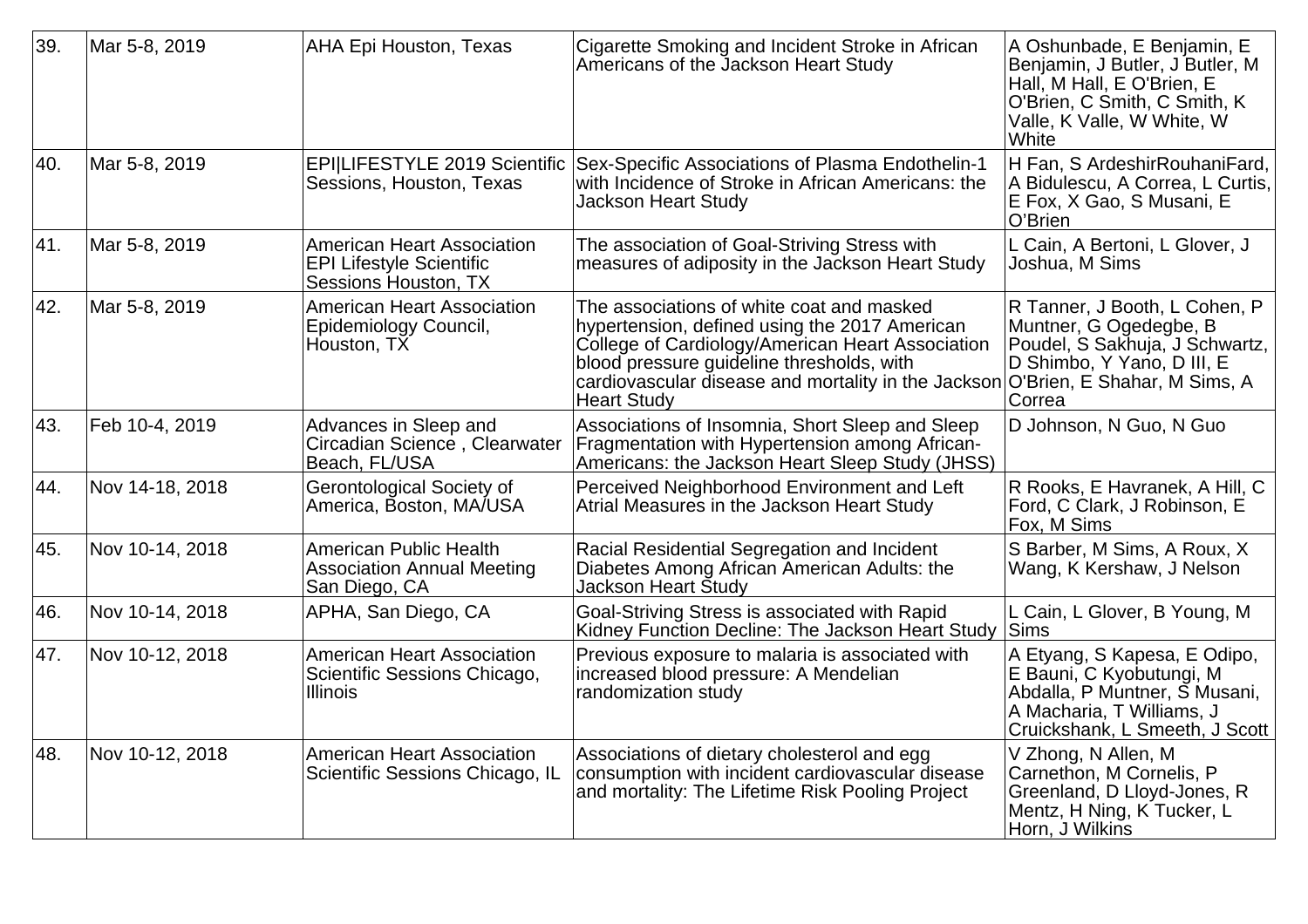| 49. | Nov 10-12, 2018 | <b>American Heart Association</b><br>Scientific Sessions Chicago,<br><b>IL/US</b>    | Regional Adiposity Depots & Risk of Incident Heart<br><b>Failure Among African-Americans: Findings from</b><br>the Jackson Heart Study.                                   | A Pandey, S Simek, C Ayers, A<br>Correa, M Hall, S, G Terry, I<br>Neeland, H Khan, J Butler, C<br>Blackshear, J Berry, R Mentz,<br>N Kondamudi, K Patel                                                                            |
|-----|-----------------|--------------------------------------------------------------------------------------|---------------------------------------------------------------------------------------------------------------------------------------------------------------------------|------------------------------------------------------------------------------------------------------------------------------------------------------------------------------------------------------------------------------------|
| 50. | Oct 23-28, 2018 | American Society of<br>Nephrology, San Diego,<br>California, USA                     | Dietary Pattern Modifies the Association of APOL1<br>Variants with Chronic Kidney Disease: the Jackson<br><b>Heart Study</b>                                              | S Mwasongwe, A Correa, C<br>Davenport, S Musani, J Scialla,<br>S Talegawkar, K Tucker, J<br>Wilson, B Young                                                                                                                        |
| 51. | Oct 25-28, 2018 | American Society of<br>Nephrology (ASN) Kidney<br>Week San Diego, California         | Evaluation of allostatic load as a mediator of sleep<br>and kidney outcomes in black Americans                                                                            | J Lunyera, C Diamantidis, E<br>Boulware, J Scialla, N Bhavsar,<br>J Pendergast, S Hale, C<br>McMullan, A Ricardo, D<br>Johnson, J Stanifer, M Sims                                                                                 |
| 52. | Oct 25-28, 2018 | American Society of<br>Nephrology, San Diego, CA                                     | The DASH Diet and Blood Pressure among Black<br>Americans with and without Chronic Kidney<br>Disease: The Jackson Heart Study                                             | C Tyson                                                                                                                                                                                                                            |
| 53. | Oct 15-20, 2018 | American Society of Human<br><b>Genetics Annual Meeting San</b><br>Diego, CA/USA     | Attitudes towards genetic testing among<br>participants in the Jackson and Framingham Heart<br><b>Studies</b>                                                             | K Saylor, K Saylor, L Ekunwe,<br>D Antoine-Lavigne, D Sellers, S<br>McGraw, G Splansky, D Levy,<br>S Joffe                                                                                                                         |
| 54. | Oct 16-20, 2018 | American Society of Human<br>Genetics, San Diego, CA                                 | Multiple signals at known loci revealed by analysis<br>of C-reactive protein levels in the Trans-Omics for<br>Precision Medicine (TOPMed) whole genome<br>sequencing data | L Raffield, L Raffield, L Polfus,<br>S Aslibekyan, E Benjamin, J<br>Bis, R Bowler, B Cade, A<br>Correa, J Dupuis, P Durda, N<br>Jenny, B Kral, M Larson, N<br>Pankratz, B Psaty, A Reiner, S<br>Salimi, R Tracy, B Wang, P<br>Auer |
| 55. | Oct 16-20, 2018 | American Society of Human<br><b>Genetics Annual Meeting San</b><br>Diego, California | Whole genome sequences association with E-<br>selectin levels reveals Loss-of-function variant in<br>African Americans                                                    | L Polfus                                                                                                                                                                                                                           |
| 56. | Oct 14-16, 2018 | <b>International Genetic</b><br>Epidemiology Society, San<br>Diego, CA               | Chromosome X association analysis of Hemoglobin<br>A1c in African Americans using sequence data<br>from TOPMed                                                            | L Raffield, C Sarnowski, A<br>Leong, D DiCorpo, L Raffield                                                                                                                                                                         |
| 57. | Jun 9-12, 2018  | <b>American Society of Nutrition</b><br>Boston, USA                                  | Diet Beverage Intake and Risk of Incident Stroke in<br>People with Type 2 Diabetes: An Individual level<br>Meta-Analysis                                                  | A Odegaard, D Jacobs, D<br>Jacobs, L Steffen, L Steffen                                                                                                                                                                            |
| 58. | Jun 2-5, 2018   | Annual SLEEP meeting,<br>Balitmore, MD                                               | <b>Predicting Sleep Apnea among African-Americans</b><br>in the Jackson Heart Sleep Study                                                                                 | D Johnson, N Guo, S Redline,<br>T Sofer, J Wilson                                                                                                                                                                                  |
| 59. | May 1-5, 2018   | <b>Combined Otolaryngology</b><br>Spring Meeting (COSM), Austin<br>Texas             | Association Between Cardiometabolic Risk Factors   A Ray<br>and Dizziness in African Americans: The Jackson<br>Heart Study                                                |                                                                                                                                                                                                                                    |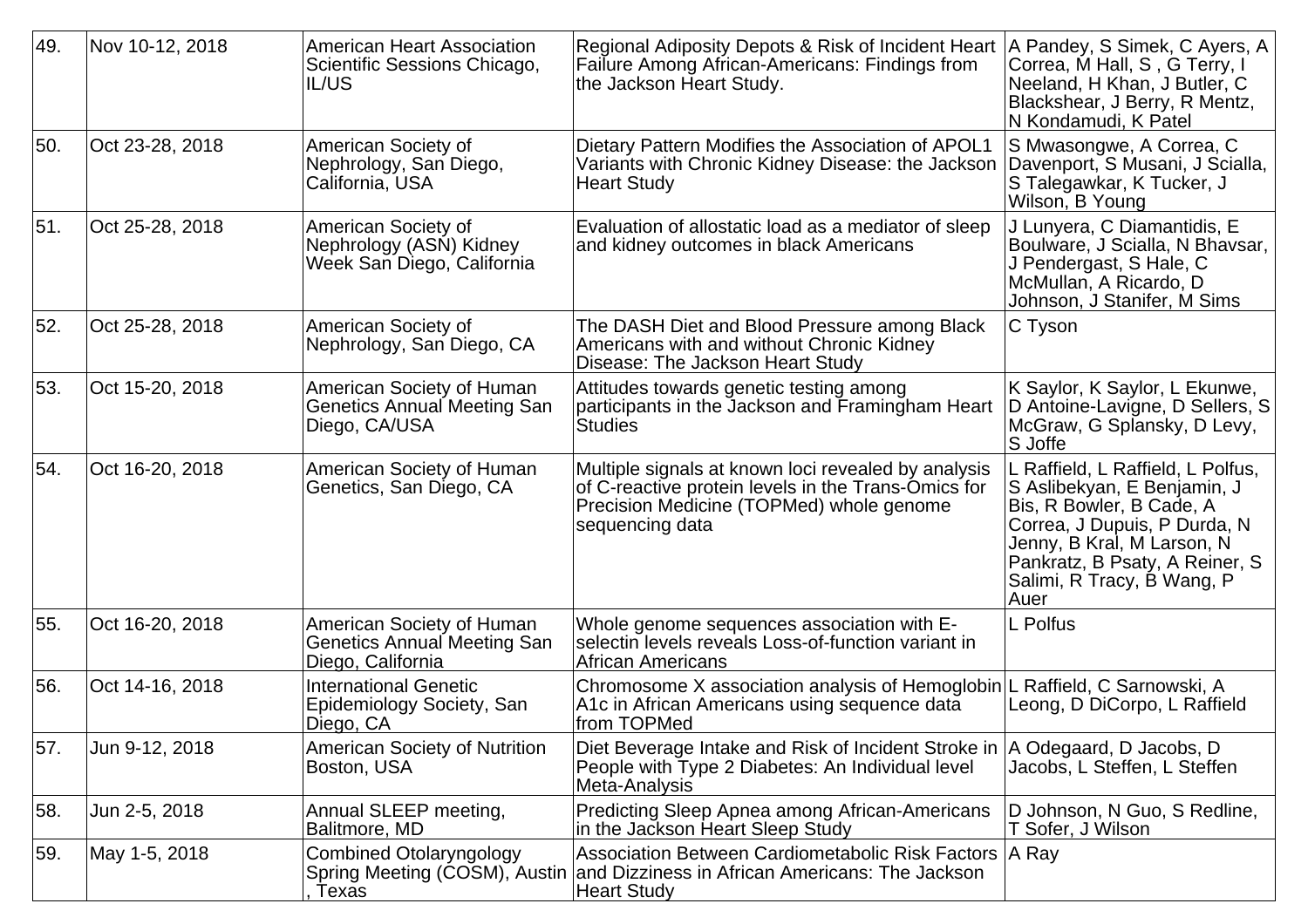| 60. | April 3-3, 2018 | The Richard J. and Martha D.<br>Denman Ohio State University<br><b>Undergraduate Research</b><br>Forum, Columbus, OH/USA | Higher morning serum cortisol is associated with<br>glycemic markers and prevalent diabetes among<br>African Americans: The Jackson Heart Study                                      | B Kluwe, S Golden, J Echouffo-<br>Tcheugui, M Sims, R Kalyani, A<br>Bertoni, J Joseph, R Ortiz, J<br>Odei                          |
|-----|-----------------|--------------------------------------------------------------------------------------------------------------------------|--------------------------------------------------------------------------------------------------------------------------------------------------------------------------------------|------------------------------------------------------------------------------------------------------------------------------------|
| 61. | Mar 20-23, 2018 | <b>American Heart Association</b><br><b>EPI Lifestyle Scientific</b><br>Sessions New Orleans, LA                         | Effects of chronic stress on incident hypertension in<br>African Americans: Findings from the Jackson<br><b>Heart Study</b>                                                          | T Spruill, D Shimbo, M Butler, J<br>Thomas, G Tajeu, S<br>Castaneda, A Langford, M<br>Sims, G Ogedegbe, M Abdalla,<br>C Blackshear |
| 62. | Mar 20-23, 2018 | <b>American Heart Association</b><br><b>EPI Lifestyle Scientific</b><br>Sessions New Orleans,<br>Louisiana               | Optimism and cardiovascular health among African<br>Americans in the Jackson Heart Study                                                                                             | M Sims, L Glover, L<br>Kubzansky, C Jordan, A<br>Norwood, L Brewer, Y Min                                                          |
| 63. | Mar 20-23, 2018 | <b>American Heart Association</b><br><b>EPI Lifestyle Scientific</b><br>Sessions New Orleans, LA                         | Association of Leukocyte Telomere Length with<br>Psychological Factors among African Americans in<br>the Jackson Heart Study                                                         | C Jordan, Y Gao, L Glover, S<br>Musani, M Sims, J Wilson, A<br>Reiner, S Mwasongwe                                                 |
| 64. | Mar 20-23, 2018 | <b>AHA Epi Lifestyle Scientific</b><br>Sessions, New Orleans, La                                                         | <b>Ambulatory Blood Pressure Monitoring Phenotypes</b><br>in Adults with and Without Chronic Kidney Disease<br>Taking Antihypertensive Medication: the Jackson<br><b>Heart Study</b> | S Mwasongwe, M Abdalla, A<br>Correa, O Gutierrez, P<br>Muntner, S Musani, D Pugliese,<br>D Shimbo, R Tanner, B Young               |
| 65. | Mar 20-23, 2018 | <b>American Heart Association</b><br><b>EPI Lifestyle Scientific</b><br>Sessions New Orleans, LA                         | The Contribution of Sleep Apnea and Hypoxemia to D Johnson, S Redline, S<br>Blood Pressure Control among African Americans,<br>the Jackson Heart Study                               | Thomas, M Rueschman, J<br>Wilson, Y Yano, D Calhoun, P<br>Muntner, N Guo, R Tanner, M<br>Abdalla, M Mittleman                      |
| 66. | Mar 20-23, 2018 | <b>American Heart Association</b><br><b>EPI Lifestyle Scientific</b><br>Sessions New Orleans,<br>LA/USA                  | Psychosocial resources are protective of diabetes<br>among African Americans in the Jackson Heart<br><b>Study</b>                                                                    | L Glover, M Sims, S Golden, H<br>Taylor, P Baltrus, N Min, A<br>Bertoni, M Carnethon                                               |
| 67. | Mar 20-23, 2018 | <b>American Heart Association</b><br><b>EPI Lifestyle Scientific</b><br>Sessions New Orleans,<br>LA/USA                  | Negative emotional states and atherosclerosis in<br>African American adults: the Jackson Heart Study                                                                                 | W Blaylock, W Wu, W White, A<br>Morrison, M Sims                                                                                   |
| 68. | Mar 20-23, 2018 | <b>AHA Epi/Lifestyle Scientific</b><br>Session New Orleans, United<br><b>States</b>                                      | Racial Residential Segregation is Associated with<br>Worse Cardiovascular Health in African American<br><b>Adults: the Jackson Heart Study</b>                                       | S Barber, J Nelson, J Nelson                                                                                                       |
| 69. | Mar 20-23, 2018 | <b>American Heart Association</b><br>Epi:Lifestyle Scientific<br>Sessions, New Orleans, LA                               | Diet Beverage Intake is Positively Associated with<br>Incident Coronary Heart Disease in People with<br><b>Type 2 Diabetes</b>                                                       | A Odegaard                                                                                                                         |
| 70. | Mar 20-23, 2018 | <b>AHA EPI Lifesytle, New</b><br>Orleans, Louisiana, USA                                                                 | Influence of PNPLA3 Interaction with Physical<br><b>Activity and Dietary Pattern on Hepatic Steatosis</b><br>among African Americans in the Jackson Heart<br><b>Study</b>            | S Mwasongwe, J Liu, H Scott,<br>M Sims, A Correa, S Musani                                                                         |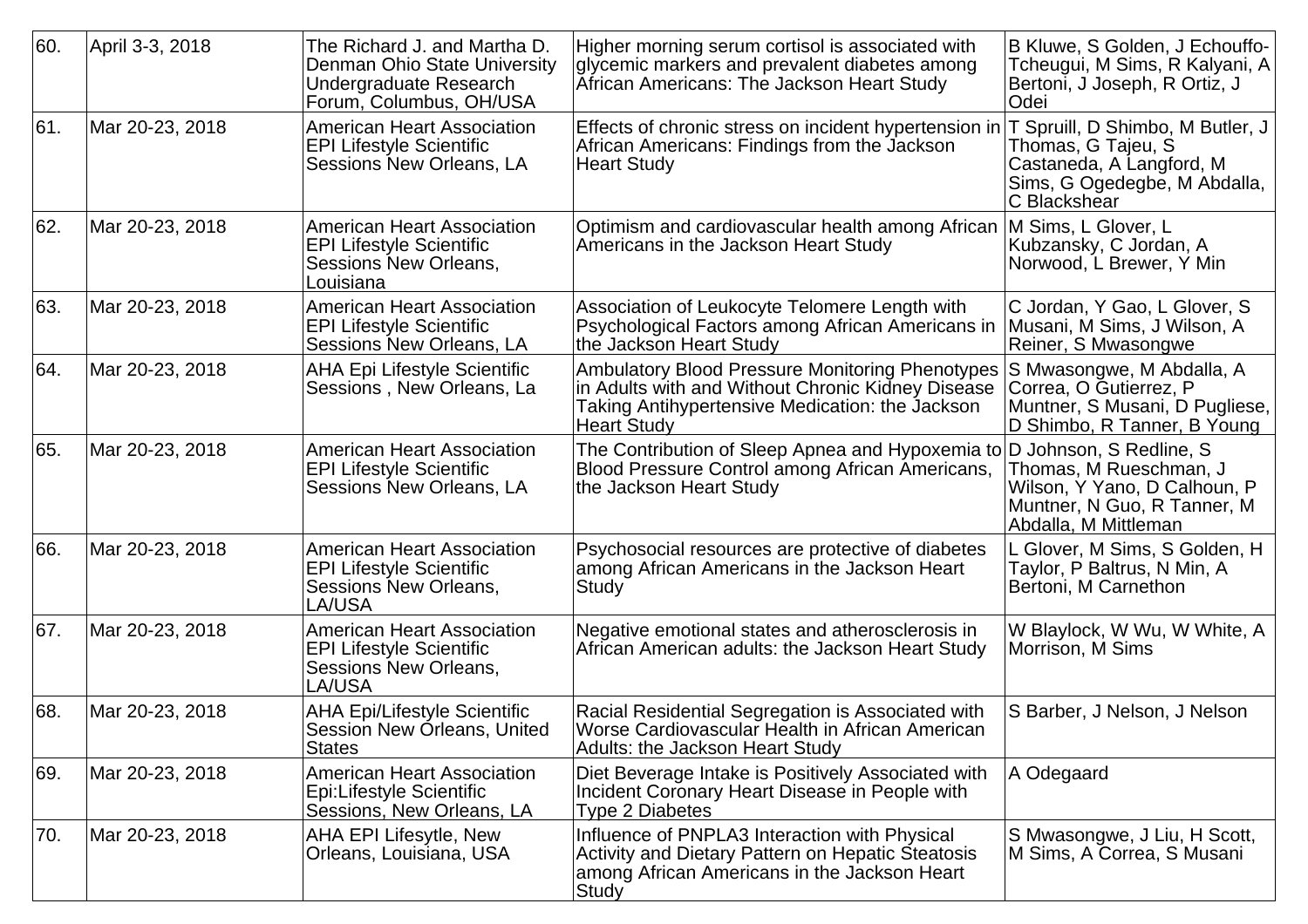| 71.  | Mar 20-23, 2018    | <b>American Heart Association</b><br><b>EPI Lifestyle Scientific</b><br>Sessions New Orleans, LA   | Frequent Egg Consumption is Associated with a<br>Higher Risk of Type 2 Diabetes: A Pooled Analysis<br>of Seven US Cohorts                                                                                                                   | L Djousse, C Clark                                                                                                                                      |
|------|--------------------|----------------------------------------------------------------------------------------------------|---------------------------------------------------------------------------------------------------------------------------------------------------------------------------------------------------------------------------------------------|---------------------------------------------------------------------------------------------------------------------------------------------------------|
| 72.  | Nov 11-15, 2017    | <b>American Heart Association</b><br>Scientific Sessions Anaheim,<br>California                    | Relations of microvascular function, cardiovascular<br>disease risk factors, and aortic stiffness: The<br><b>Jackson Heart Study</b>                                                                                                        | L Cooper, F Washington, A<br>Tripathi, R Vasan, G Mitchell, E<br>Fox                                                                                    |
| 73.  | Nov 11-15, 2017    | <b>American Heart Association</b><br>Scientific Sessions Anaheim,<br>California                    | Association between Goal-Striving Stress and<br>Chronic Kidney Disease among participants in the<br>Jackson Heart Study                                                                                                                     | L Cain, M Sims, M Sims                                                                                                                                  |
| 74.  | Nov 11-15, 2017    | <b>AHA Scientific Session</b><br>Anaheim, CA / USA                                                 | Relations of microvascular function, cardiovascular<br>disease risk factors, and aortic stiffness: the<br><b>Jackson Heart Study</b>                                                                                                        | L Cooper, E Fox, E Fox, G<br>Mitchell, G Mitchell, A Tripathi,<br>A Tripathi, R Vasan, R Vasan,<br>F Washington, F Washington                           |
| 75.  | Nov 11-15, 2017    | <b>American Heart Association</b><br>Scientific Sessions Anaheim,<br>California                    | Population Attributable Risk for Cardiovascular<br>Disease Associated with Hypertension and<br>Prehypertension in African Americans: the Jackson<br><b>Heart Study</b>                                                                      | D III                                                                                                                                                   |
| 176. | Nov 11-15, 2017    | <b>American Heart Association</b><br><b>Scientific Sessions 2017</b><br>Anaheim, CA, United States | Association of a Multimarker Panel with Rapid<br>Decline of Kidney Function in African Americans:<br>the Jackson Heart Study                                                                                                                | S Mwasongwe, A Bidulescu, A<br>Bidulescu, A Correa, A Correa,<br>E Fox, E Fox, Y Min, Y Min, S<br>Musani, S Musani, M Sims, M<br>Sims, B Young, B Young |
| 77.  | Nov 11-15, 2017    | <b>American Heart Association</b><br>Scientific Sessions Anaheim,<br>California/USA                | Electrocardiographic versus Echocardiographic Left M Almahmoud, E Soliman, M<br>Ventricular Hypertrophy in Prediction of Congestive<br>Heart Failure in African Americans from The<br><b>Jackson Heart Study</b>                            | McMullan, T Skelton, D<br>Kamimura, T Clark, M Hall, T<br>Suzuki, A Correa                                                                              |
| 78.  | Nov 11-15, 2017    | <b>American Heart Association</b><br>Scientific Sessions Anaheim,<br>California                    | A Novel Risk Score that includes Lipoprotein sub-<br>particles enhances the prediction of Severe<br><b>Coronary Artery Disease and Adverse</b><br>Cardiovascular Outcomes: Validation from Jackson   Hall, M Griswold<br><b>Heart Study</b> | R Chaudhary, P Toth, P<br>Gurbel, K Bliden, E Navarese,<br>U Tantry, N Min, R Mentz, M                                                                  |
| 79.  | Nov 11-15, 2017    | American Heart Association,<br>Anaheim, CA                                                         | Diabetes is associated with Unrecognized<br>Myocardial Infarctions in African-Americans: The<br>Jackson Heart Study                                                                                                                         | R Stacey, M Hall, J Zgibor, P<br>Leaverton, D Schocken                                                                                                  |
| 80.  | Oct 31-Nov 5, 2017 | American Society of<br>Nephrology (ASN) Kidney<br>Week New Orleans, LA                             | Association of Social Support with Chronic Kidney<br><b>Disease</b>                                                                                                                                                                         | <b>R</b> Hall                                                                                                                                           |
| 81.  | Oct 31-Nov 5, 2017 | American Society of<br>Nephrology Kidney Week, New<br>Orleans, LA                                  | Beverage Consumption and Kidney Disease Risk                                                                                                                                                                                                | C Rebholz, B Young, R Katz, B<br>Auerbach, K Tucker, T<br>Carithers, A Norwood, A Correa                                                                |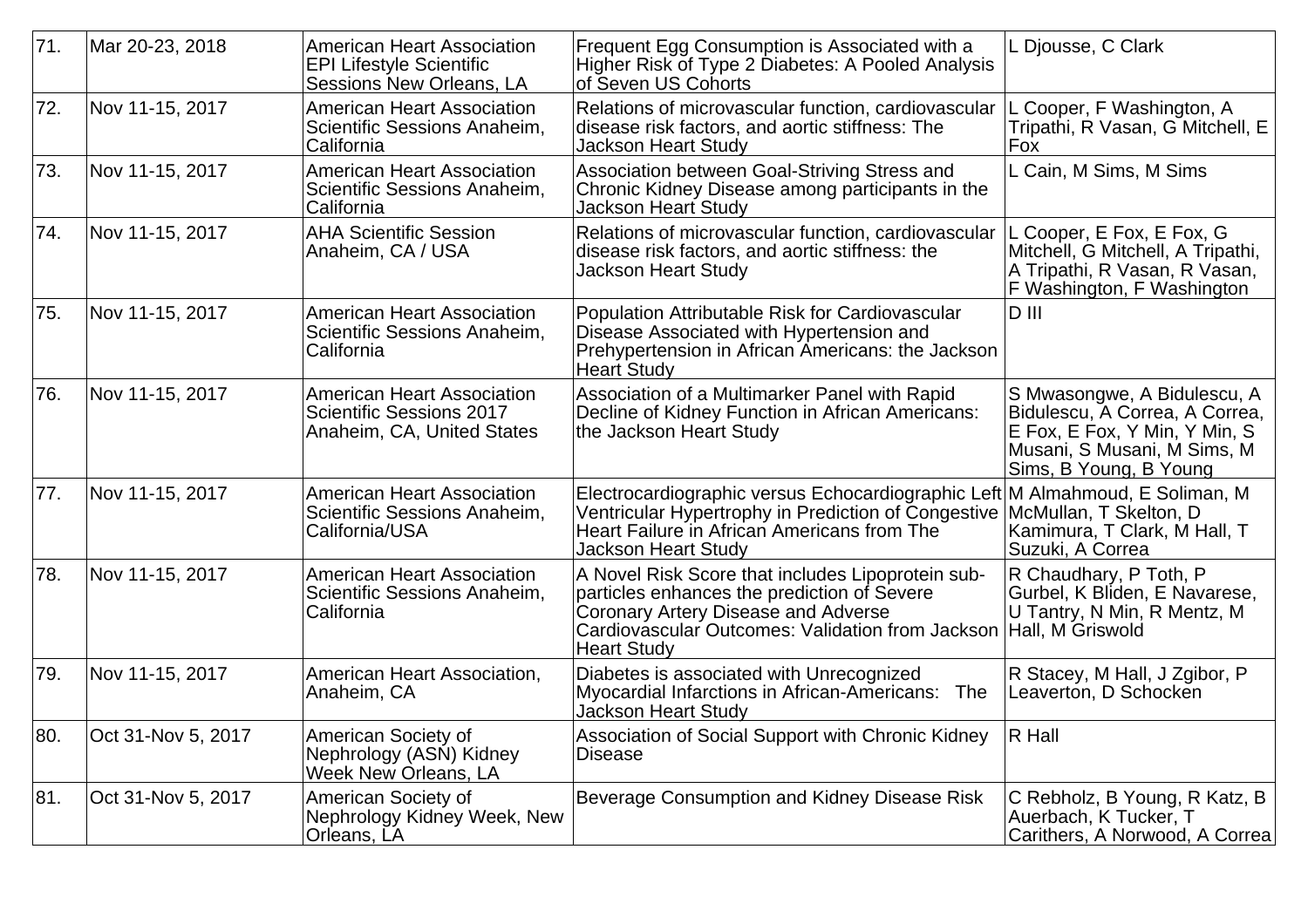| 82.  | Oct 31-Nov 5, 2017 | American Society of<br>Nephrology (ASN) Kidney<br><b>Week New Orleans, LA</b>                     | Plasma 25-hydroxyvitamin D levels and renal<br>function decline in African Americans                                                                                           | J Lunyera, J Scialla, C<br>Diamantidis, E Boulware, M<br>Wolf, C Davenport, S Hale, J<br>Pendergast, N Bhavsar, M<br><b>Sims</b> |
|------|--------------------|---------------------------------------------------------------------------------------------------|--------------------------------------------------------------------------------------------------------------------------------------------------------------------------------|----------------------------------------------------------------------------------------------------------------------------------|
| 83.  | Oct 31-Nov 5, 2017 | American Heart Association<br>Scientific Sessions New<br><b>Orleans, La, United States</b>        | Relation of Uric Acid with Rapid Kidney Function<br>Decline and Development of Kidney Disease: the<br><b>Jackson Heart Study</b>                                               | S Mwasongwe, T, B Young, R<br>Katz, S Musani, M Sims, A<br>Correa, M Flessner                                                    |
| 84.  | Oct 28-Nov 1, 2017 | <b>Translational Science,</b><br>Washington DC, DC                                                | Modifiable risk factors versus age on developing<br>high predicted cardiovascular disease risk in<br>African Americans                                                         | A Bress, L Colantonio, J Booth,<br>J Ravenell, M Butler, A<br>Shallcross, S Seals, G<br>Ogedegbe, D Shimbo, P<br><b>Muntner</b>  |
| 85.  | Oct 21-24, 2017    | <b>American Society for Nutrition</b><br>Chicago, IL/USA                                          | Psychosocial Stressors Are Associated with<br>Worsened everity of Metabolic Syndrome<br>Independent of Lifestyle Factors among African<br>Americans in the Jackson Heart Studv | M Cardel, M DeBoer, A Dulin-<br>Keita, M Gurka, S Musani, M<br><b>Sims</b>                                                       |
| 86.  | Oct 17-21, 2017    | American Society of Human<br>Genetics 2017 meeting,<br>Orlando, Florida                           | Trans-ethnic meta-analysis for a novel sleep apnea<br>endophenotype                                                                                                            | H Wang, B Cade, T Sofer, S<br>Sands, H Mei, J Wilson, X Zhu,<br><b>S</b> Redline                                                 |
| 87.  | Oct 17-21, 2017    | American Society of Human<br><b>Genetics Annual Meeting</b><br>Orlando, Florida                   | Adjusting family aggregation and population<br>stratification via genetic relationshiop matrix in<br>association analysis of genetic variants and a<br>binary tract            | B Wang, S Choi, J Wilson, E<br>Benjamin, J Dupuis, K Lunetta                                                                     |
| 88.  | Oct 17-21, 2017    | American Society of Human<br><b>Genetics Annual Meeting</b><br>Orlando, Florida                   | Genome-wide association study of mitochondrial<br>DNA copy number: the cohorts for heart and aging<br>research in genetic epidemiology (CHARGE)                                | R Longchamps                                                                                                                     |
| 89.  | Oct 17-21, 2017    | American Society of Human<br><b>Genetics Annual Meeting</b><br>Orlando, Florida                   | Whole genome sequencing association analysis of<br>red blood cell traits in a multi-ethnic population from<br>the Trans-Omics for Precision Medicine (TOPMed)<br>Project       | X Zheng                                                                                                                          |
| 90.  | Jun 26-28, 2017    | Academy Helath Boston,<br>Massachusetts                                                           | Comparison of Medicare-eligible Jackson Heart<br>Study Participants to Regional and National Black<br><b>Medicare Cohorts</b>                                                  | <b>K</b> Parikh                                                                                                                  |
| ∣91. | Jun 10-14, 2017    | American Society of<br>Echocardiography Annual<br>Scientific Sessions, Seattle,<br>Washington/USA | Subclinical Disease Mediation of the Relation<br>Between Biomarkers and CVD Events in African<br>Americans                                                                     | E Ingram, E Fox, V Xanthakis,<br>R Vasan, S Musani                                                                               |
| 92.  | Jun 3-7, 2017      | American Academy of Sleep<br>Medicine Annual Meeting,<br>Boston, MA                               | Associations between everyday discrimination and<br>sleep among African Americans in the Jackson<br><b>Heart Study</b>                                                         | D Johnson, C Jackson, T<br>Lewis, S Redline, M Sims, R<br>Wang, D Williams, J Wilson, A<br>Xu                                    |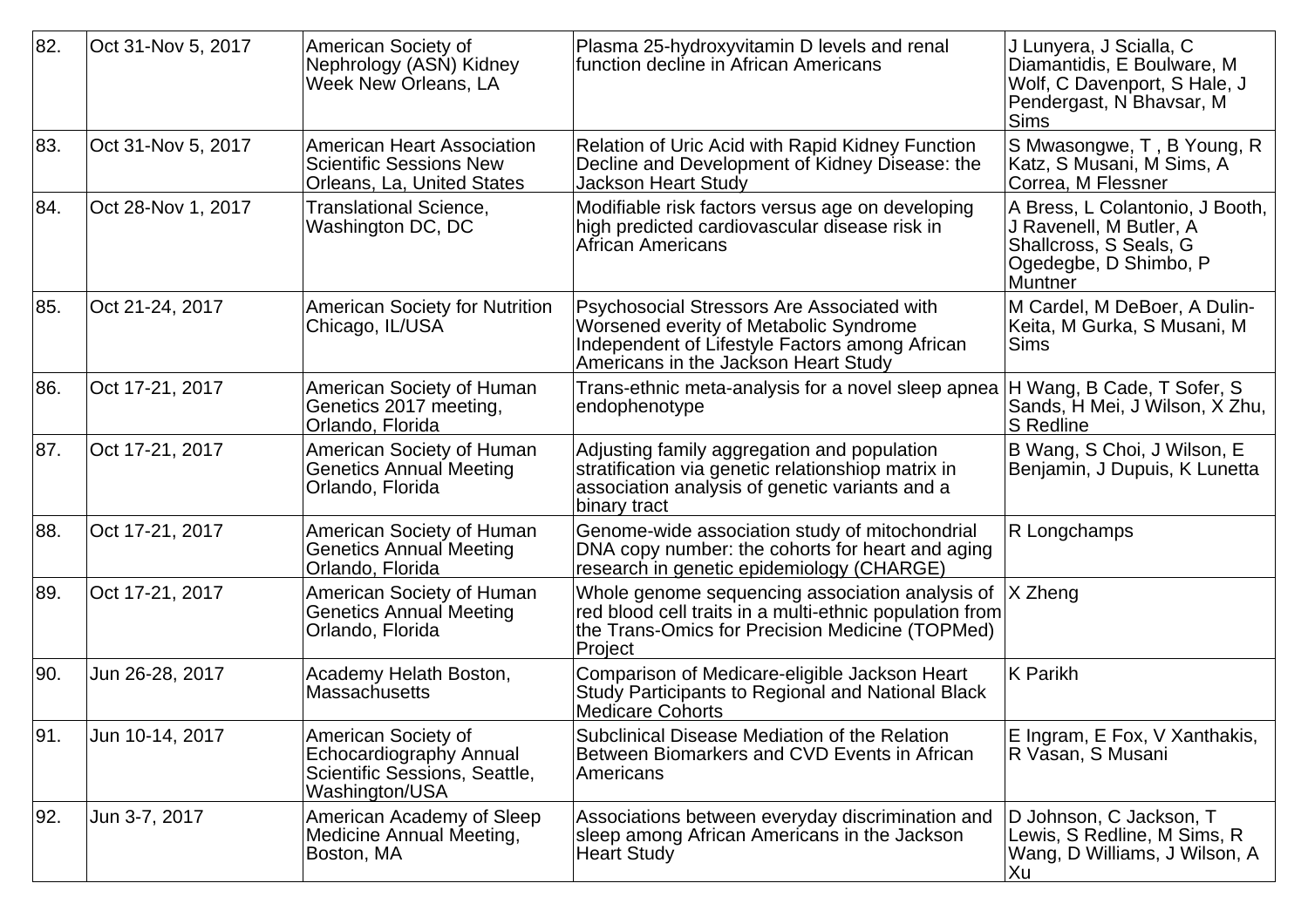| 93.  | May 19-24, 2017      | American Thoracic Society,<br>Washington, DC                                                                                                       | Undiagnosed sleep disorders in African Americans,<br>The Jackson Heart Study                                                                                                             | D Johnson, R Wang, M<br>Rueschman, J Wilson, S<br>Redline                                                                                      |
|------|----------------------|----------------------------------------------------------------------------------------------------------------------------------------------------|------------------------------------------------------------------------------------------------------------------------------------------------------------------------------------------|------------------------------------------------------------------------------------------------------------------------------------------------|
| 94.  | April 21-25, 2017    |                                                                                                                                                    | Allostatic Load with CKD Prevalence in the<br>Jackson Heart Study (JHS)                                                                                                                  | J Stanifer, N Bhavsar, L<br>Boulware, C Davenport, C<br>Diamantidis, B Jenkins, J<br>Pendergast, D Sarpong, J<br>Scialla                       |
| 95.  | April 1-4, 2017      |                                                                                                                                                    | Independent Associations between a Metabolic<br>Syndrome Severity Score and Future Diabetes by<br>Sex and Race: The Atherosclerosis Risk In<br>Communities Study and Jackson Heart Study | M DeBoer, M Gurka, S Golden,<br>S Musani, M Sims, A Vishnu, Y<br>Guo, M Cardel, T Pearson                                                      |
| 96.  | April 2-3, 2017      | <b>American Heart Association</b><br><b>Quality of Care and Outcomes</b><br>Research (QCOR) 2017<br>Scientific Session, Arlington,<br>Virginia/USA | Stress and achievement of cardiovascular health<br>metrics: The American Heart Association Life's<br>Simple 7TM in African-Americans of the Jackson<br><b>Heart Study</b>                | L Brewer, V Roger, M Sims, N<br>Redmond, A Chamberlain, L<br>Djousse', C Patten, J Slusser,<br>C Scott                                         |
| 97.  | Mar 29-April 1, 2017 | <b>Southern Sociological Society</b><br>Annual Conference, Greenville,<br><b>SC</b>                                                                | African American Health Lifestyles and Mortality in<br>the Deep South: An Analysis of the Jackson Heart<br>Study                                                                         | B Hamby, S Bauldry, W<br>Cockerham, B Hamby, N Min,<br>M Sims                                                                                  |
| 98.  | Mar 17-19, 2017      | American College of Cardiology<br>2017, Washington, , DC                                                                                           | Subclinical atherosclerosis, statin eligibility, and<br>outcomes in African Americans: the Jackson Heart<br>Study                                                                        | A Spahillari, D Addison, J Carr,<br>A Correa, J Freedman, U<br>Hoffmann, J Lima, R Mentz, V<br>Murthy, S Mwasongwe, J Reis,<br>R Shah, J Terry |
| 99.  | Mar 7-10, 2017       | AHA EPI LIFESTYLE 2017<br>Scientific Sessions, Portland,<br><b>OR</b>                                                                              | Incident Atrial Fibrillation in an African-American<br><b>Cohort: the Jackson Heart Study</b>                                                                                            | T Austin, E Benjamin, C<br>Blackshear, A Correa, S<br>Heckbert, N Sotoodehnia, M<br>Szklo, K Wiggins                                           |
| 100. | Mar 7-10, 2017       |                                                                                                                                                    | Validation of the Pooled Cohort Equations for CVD<br>Risk Assessment in African Americans: The<br><b>Jackson Heart Study</b>                                                             | Y Min, G Adu-Boateng, P<br>Anugu, A Correa, S Musani, E<br>O'Brien, M Sims                                                                     |
| 101. | Mar 7-10, 2017       | <b>EPI LIFESTYLE 2017 Scientific</b><br>Sessions Epidemiology and<br>Prevention   Lifestyle and<br>Cardiometabolic Health<br>Portland, OR, USA     | The Association of Modifiable Lifestyle Risk Factors<br>with Incident Type 2 Diabetes Mellitus in African<br>Americans: The Jackson Heart Study                                          | J Joseph, M Carnethon, V<br>Effoe, S Golden, W Hsueh, V<br>Okhomina, S Talegawkar, J<br>Tcheugui                                               |
| 102. | Jan 26-29, 2017      | The 11th Pulmonary Vascular<br>Research Institute Annual<br>World Conference, Miami,<br>Florida                                                    | The association of adiponectin and pulmonary<br>hypertension in African-Americans: The Jackson<br><b>Heart Study</b>                                                                     | M Jankowich, M Jankowich, B<br>Elston, S Abbasi, A Maan, C<br>Blackshear, K Dabhadkar, W<br>Wu, G Choudhary                                    |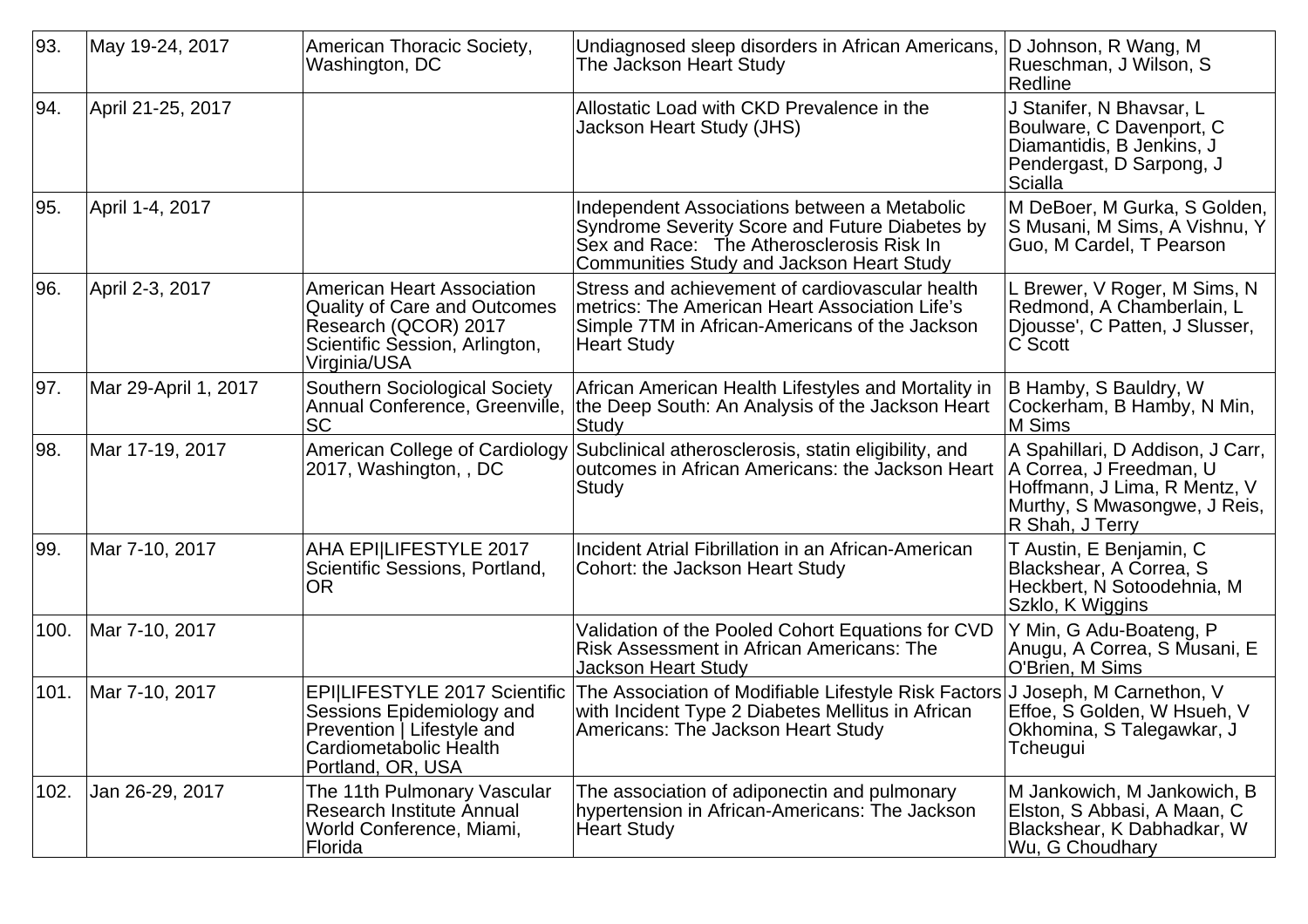| 103. | Nov 15-20, 2016    | American Society of<br>Nephrology (ASN) Kidney<br>Week Chicago, IL/USA             | Negative Psychosocial Factors and CKD Outcomes C Diamantidis, N Bhavsar, M<br>among African Americans                                              | Sims, J Scialla, C Davenport, R<br>Hall, C Tyson, W Wang, A<br>Correa, L Boulware                                                                                                                                                                                                                 |
|------|--------------------|------------------------------------------------------------------------------------|----------------------------------------------------------------------------------------------------------------------------------------------------|---------------------------------------------------------------------------------------------------------------------------------------------------------------------------------------------------------------------------------------------------------------------------------------------------|
| 104. | Nov 15-20, 2016    | <b>ASN Kidney Week Chicago, IL</b>                                                 | Associations of echocardiographic measures with<br>rapid renal function decline among African-<br>Americans: the Jackson Heart Study               | L Zelnick, N Bansal, A Correa, I<br>Boer, R Katz, B Kestenbaum, B<br>Young                                                                                                                                                                                                                        |
| 105. | Nov 12-16, 2016    | <b>American Heart Association</b><br><b>Scientific Sessions New</b><br>Orleans, LA | Perceived Discrimination and Cardiovascular<br><b>Outcomes in Older African Americans</b>                                                          | S Dunlay                                                                                                                                                                                                                                                                                          |
| 106. | Nov 12-16, 2016    |                                                                                    | Associations Between Measures of Body Habitus<br>and Cardiovascular Disease Risk Factors Among<br>African American Adults: The Jackson Heart Study | R Bell                                                                                                                                                                                                                                                                                            |
| 107. | Nov 12-16, 2016    | <b>American Heart Association</b><br><b>Scientific Sessions New</b><br>Orleans, LA | Early Repolarization defined as J-Point Elevation<br>and Mortality in African Americans: Insights from<br>the Jackson Heart Study                  | J Kelly, L Curtis, S Dunlay, M<br>Greiner, R Mentz, E O'Brien, T<br>Randolph, E Soliman, K<br>Thomas                                                                                                                                                                                              |
| 108. | Nov 12-16, 2016    | <b>American Heart Association</b><br><b>Scientific Sessions New</b><br>Orleans, LA | Cigarette smoking, cardiovascular disease and<br>overall mortality in African Americans: the                                                       | M Hall, A Bhatnagar, A<br>Bhatnagar, M Blaha, M Blaha,<br>D Clark, D Clark, A Correa, A<br>Correa, J Curtis, J Curtis, A<br>DeFilippis, A DeFilippis, D<br>Jones, D Jones, D Kamimura,<br>D Kamimura, V Okhomina, V<br>Okhomina, C Rodriguez, C<br>Rodriguez, W Wang, W Wang,<br>W White, W White |
| 109. | Nov 12-16, 2016    | AHA 2016, New Orleans,<br>Louisiana                                                | Inflammation identifies a non-obese phenotype with $ A $ Lin<br>subclinical atherosclerosis                                                        |                                                                                                                                                                                                                                                                                                   |
| 110. | Nov 12-16, 2016    | <b>American Heart Association</b><br>New Orleans, Louisiana/USA                    | Ideal Cardiovascular Health, Cardiometabolic<br>Remodeling, and Heart Failure in African-<br>Americans: the Jackson Heart Study                    | A Spahillari, J Carr, A Correa, S<br>Das, S Ferranti, J Freedman, R<br>Kociol, J Lima, D Mohebali, V<br>Murthy, S Mwasongwe, R<br>Shah, S Talegawkar, J Terry, K<br><b>Tucker</b>                                                                                                                 |
| 111. | Nov 12-16, 2016    | <b>American Heart Association</b><br><b>Scientific Sessions New</b><br>Orleans, LA | High-intensity cigarette smoking is associated with<br>incident diabetes in black participants: the Jackson<br><b>Heart Study</b>                  | W White, R Keith, M Winniford,<br>M Blaha, A DeFilippis, A<br>Bhatnagar                                                                                                                                                                                                                           |
| 112. | Oct 29-Nov 2, 2016 |                                                                                    | Side Effects of Antihypertensive Therapy on Lung<br><b>Function and Other Respiratory Symptoms:</b><br>Findings from the Jackson Heart Study       | m maliyamkono                                                                                                                                                                                                                                                                                     |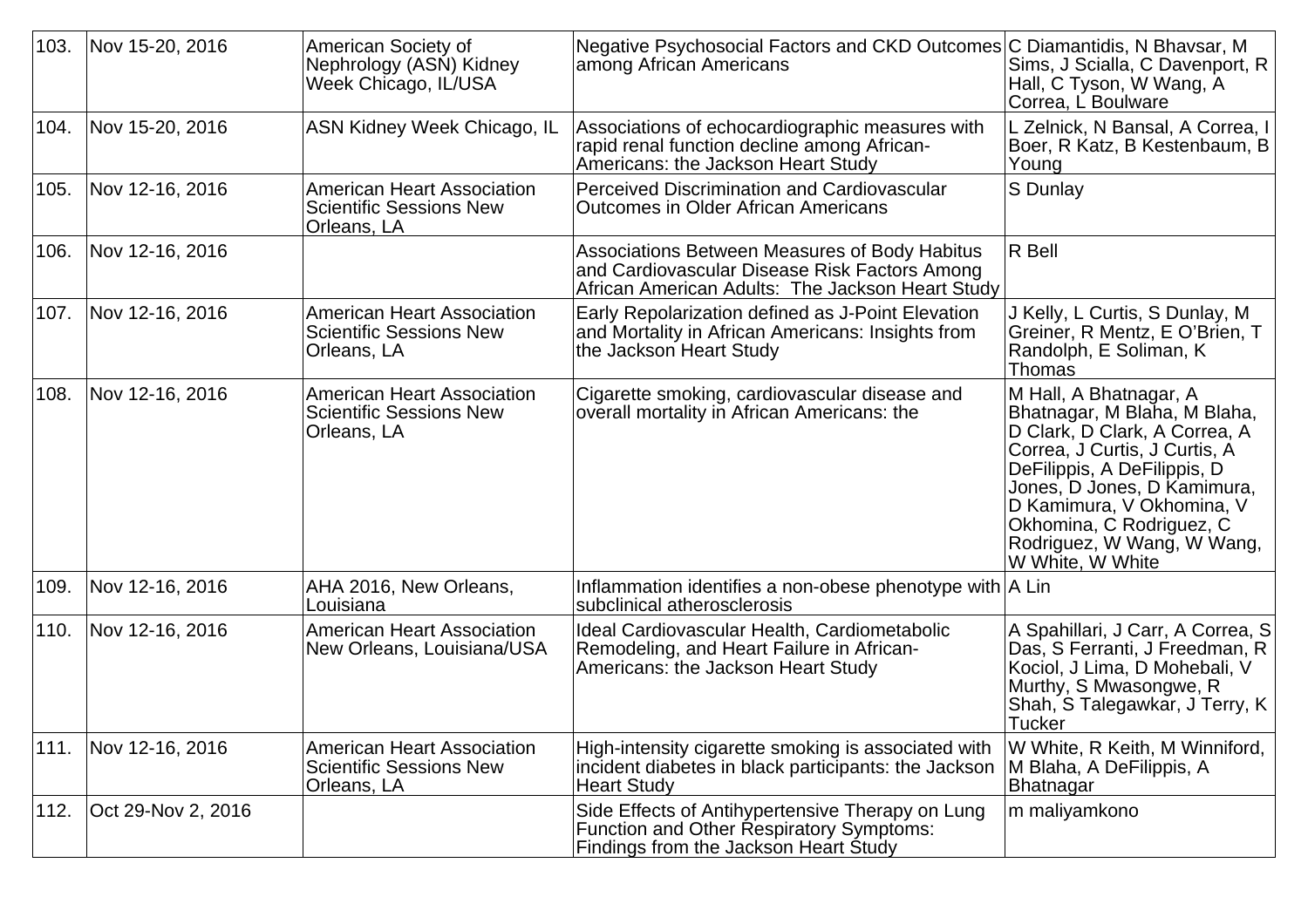| 113. | Oct 29-Nov 2, 2016   | 2016 APHA Annual Meeting<br>and Exposition, Denver, CO                                                                        | Neighborhood-Level Racial Residential<br>Segregation as a Fundamental Cause of<br>Cardiovascular Disease Risk in African American<br>Adults: A Prospective Examination in the Jackson<br><b>Heart Study</b>                                                                                | S Barber, D Hickson, D<br>Hickson, K Kershaw, K<br>Kershaw, M Sims, M Sims, L<br>Tabb, L Tabb, N Vaughn, N<br>Vaughn, X Wang, X Wang, D<br>Williams, D Williams |
|------|----------------------|-------------------------------------------------------------------------------------------------------------------------------|--------------------------------------------------------------------------------------------------------------------------------------------------------------------------------------------------------------------------------------------------------------------------------------------|-----------------------------------------------------------------------------------------------------------------------------------------------------------------|
| 114. | Oct 22-26, 2016      | American College of Chest<br>Physicians Chest 2016<br><b>International Conference Los</b><br>Angeles, California              | Relationship of iron deficiency and serum ferritin<br>levels with pulmonary hypertension: The Jackson<br><b>Heart Study</b>                                                                                                                                                                | M Jankowich, G Choudhary, E<br>Elston, S Evans, W Wu                                                                                                            |
| 115. | Sep 14-17, 2016      |                                                                                                                               | West African Genetic Ancestry is Not Associated<br>With Nocturnal Blood Pressure in African<br>Americans: The Jackson Heart Study.                                                                                                                                                         | J Booth, J Booth, A Bress, A<br>Cheung, R Hess, R Irvin, L<br>Jorde, R Kittles, E Lange, L<br>Lange, M Li, P Muntner, D<br>Shimbo, J Wilson, Y Yano             |
| 116. | Sep 14-17, 2016      | <b>AHA Council on Hypertension</b><br>and Strategically Focused<br><b>Research Network Annual</b><br>Meeting Orlando, Florida | Prevalence of Ambulatory Blood Pressure<br>Monitoring Phenotypes in a Population-Based<br>Sample of African Americans: the Jackson Heart<br>Study                                                                                                                                          | S Thomas                                                                                                                                                        |
| 117. | Sep 1-4, 2016        | <b>International Society For</b><br>Environmental Epidemiology<br>28th Annual Conference,<br>Rome, Italy                      | Residential Distance to Major Roadways and Renal<br>Function in African Americans: Results from the<br><b>Jackson Heart Study</b>                                                                                                                                                          | A Weaver, L Boyle, C<br>Diamantidis, D Hickson, Y<br>Wang, G Wellenius, B Young                                                                                 |
| 118. | Jun 11-15, 2016      |                                                                                                                               | SLEEP 2016, Denver, Colorado Sleep Measures and Psychosocial Correlates of<br>Self-Reported Sleep Quality by Sex in the Jackson<br><b>Heart Study</b>                                                                                                                                      | D Johnson                                                                                                                                                       |
| 119. | Jun 10-14, 2016      |                                                                                                                               | The American Heart Association ideal<br>Cardiovascular Health and Incident Type 2<br>Diabetes Mellitus among African Americans: The<br><b>Jackson Heart Study</b>                                                                                                                          | V Effoe                                                                                                                                                         |
| 120. | Jun 10-14, 2016      | American Diabetes Association<br>76th Scientific Sessions 2016,<br>New Orleans, LA/USA                                        | Predictors of Longitudinal Change in Insulin<br>Resistance and Beta-Cell Function in African<br>Americans without Diabetes: The Jackson Heart<br>Study                                                                                                                                     | V Effoe, R Bell, A Bertoni, H<br>Chen, A Correa, J Tcheugui, K<br>Hairston, J Joseph, R Kalyani                                                                 |
|      | 121. Jun 10-14, 2016 | New Orleans, LA/USA                                                                                                           | American Diabetes Association, <i>Potassium Channel Genetic Variants Are Not Effect</i> R Chatterjee, N Maruthur, T<br>Modifiers of the Association between Serum<br>Potassium and Diabetes Risk: The Atherosclerosis<br>Risk in Communities (ARIC) Study and Jackson<br>Heart Study (JHS) | Davenport, D Edelman, L<br>Lange, J Wilson, E Selvin, H<br>Yeh, K Butler, A Correa, E<br>Hauser                                                                 |
| 122. | Jun 10-14, 2016      |                                                                                                                               | Hemoglobin A1c underestimates glycemia in<br>African Americans with sickle cell trait: results from<br>the Jackson Heart Study and CARDIA                                                                                                                                                  | M Lacy                                                                                                                                                          |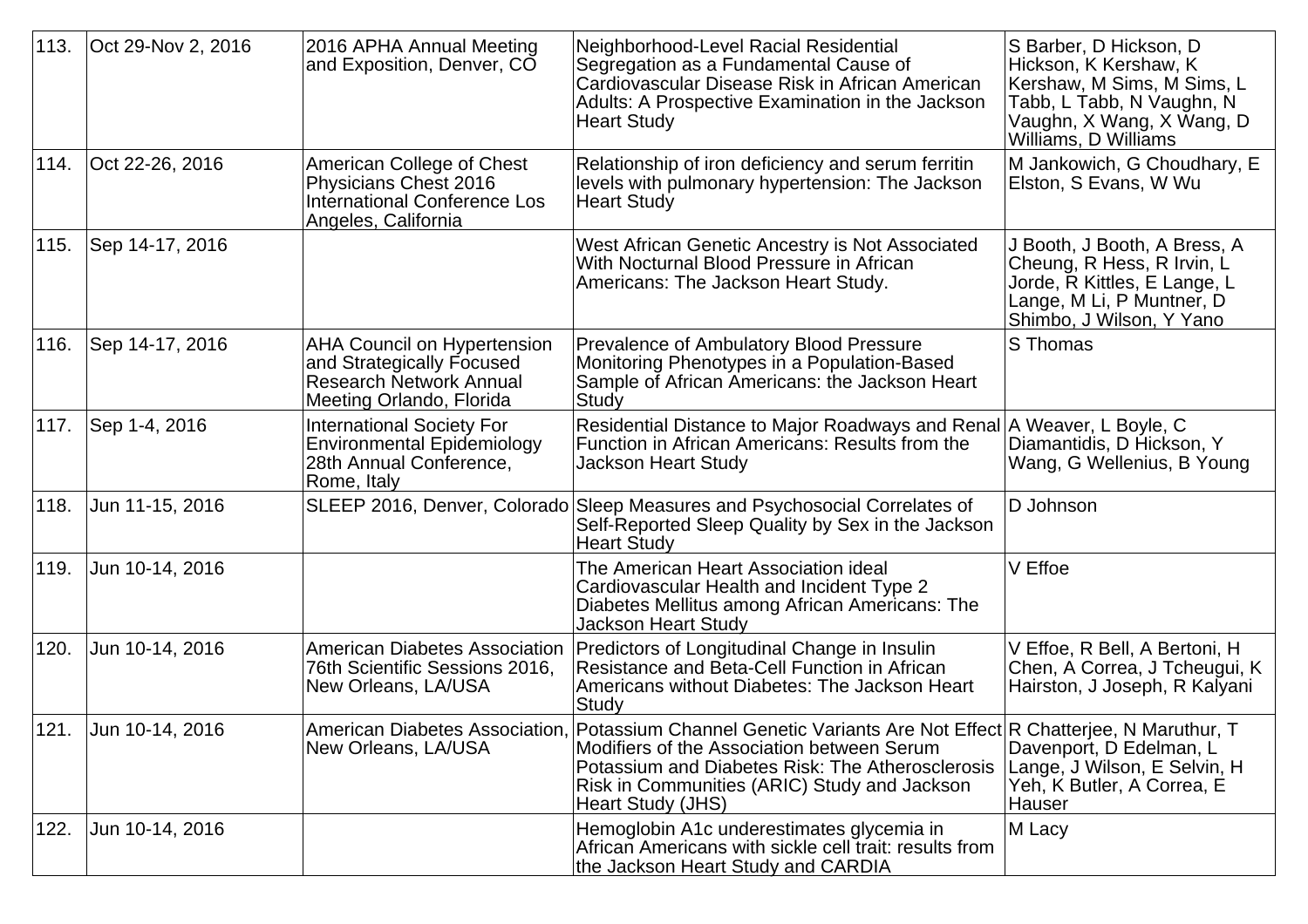| 123. | Jun 10-14, 2016   | <b>American Diabetes Association</b><br>Meeting, San Diego, CA                                             | Identification of Novel Type 2 Diabetes Loci in<br>African Americans: the MEDIA Consortium                                                                               | M Ng, NA, J Wilson, L<br>Raffield, L Lange                                                            |
|------|-------------------|------------------------------------------------------------------------------------------------------------|--------------------------------------------------------------------------------------------------------------------------------------------------------------------------|-------------------------------------------------------------------------------------------------------|
| 124. | May 13-17, 2016   | American Society of<br>Hypertension 2016 Annual<br>Meeting, New York, New York,<br>USA                     | Masked hypertension, rapid renal function decline<br>and incident chronic kidney disease: The Jackson<br>Heart Study                                                     | S Mwasongwe                                                                                           |
| 125. | May 11-14, 2016   | Society for General Internal<br><b>Medicine National Meeting,</b><br>May 11-14, 2016 Hollywood,<br>Florida | Factors associated with maintenance of body mass<br>index in the Jackson Heart Study                                                                                     | B Auerbach, A Bertoni, E<br>Boyko, A Correa, A<br>Drewnowski, P Dubbert, R<br>Katz, K Tucker, B Young |
| 126. | April 20-22, 2016 | NMRI 14th Annual Meeting,<br>Bethseda, MD, USA                                                             | <b>RELATION OF MULTI-MARKER PANEL TO THE</b><br><b>DEVELOPMENT OF CHRONIC KIDNEY</b><br>DISEASE: THE JACKSON HEART STUDY                                                 | S Mwasongwe                                                                                           |
| 127. | April 15-17, 2016 | Joint AAP/ASCI/APSA Meeting,<br>Chicago, Illinois                                                          | Genetic evaluation of therapeutic targets in the<br>insulin signaling and adipogenic pathways                                                                            | K Chan                                                                                                |
| 128. | Mar 1-4, 2016     | <b>American Heart Association Epi</b><br>Lifestyle, Portland, Oregon                                       | Telomere length and cardiovascular disease in the<br><b>Jackson Heart Study</b>                                                                                          | S Mwasongwe                                                                                           |
| 129. | Mar 3-6, 2015     | <b>American Heart Association</b><br><b>EPI Lifestyle Scientific</b><br>Sessions Baltimore, MD             | The Association of Serum Vitamin D with Incident<br>Diabetes in the Jackson Heart Study                                                                                  | J Joseph, A Bertoni, H Chen, S<br>Golden, K Hairston, W Hsueh,<br>S Langan, M Sachs                   |
| 130. | Jan 1-1, 1900     |                                                                                                            | Novel high-resolution multi-ethnic HLA imputation<br>reference panels constructed based on high-<br>coverage whole-genome sequencing data                                | Y Luo                                                                                                 |
| 131. |                   | American Society of Human<br>, Genetics Annual Meeting                                                     | DMGV is associated with cardiometabolic traits and R Gerszten<br>predicts incident coronary artery disease                                                               |                                                                                                       |
| 132. |                   | American Society of Human<br>Genetics Annual Meeting,                                                      | Identifying genetic variants associated with<br>leukocyte telomere length in African Americans: the<br><b>Jackson Heart Study</b>                                        | A Reiner                                                                                              |
| 133. |                   | <b>American Heart Association</b><br>Scientific Sessions,                                                  | Heritability of telomere length and interaction of<br>longevity locus with smoking in African Americans:<br>the Jackson Heart Study                                      | S Mwasongwe                                                                                           |
| 134. |                   | <b>American Heart Association</b><br>Scientific Sessions,                                                  | Hemodynamic correlates of blood pressure across<br>the adult age spectrum: noninvasive evaluation in<br>the Jackson Heart Study                                          | S Musani                                                                                              |
| 135. |                   |                                                                                                            | Sex-specific Activation of Distinct Pathways Linked   M Lindsey<br>to Cardiovascular Dysfunction Following<br>Myocardial Infarction: A Cross-Species Population<br>Study |                                                                                                       |
| 136. |                   |                                                                                                            | Discovery and fine-mapping of type 2 diabetes<br>susceptibility loci across diverse populations                                                                          | H Kitajima                                                                                            |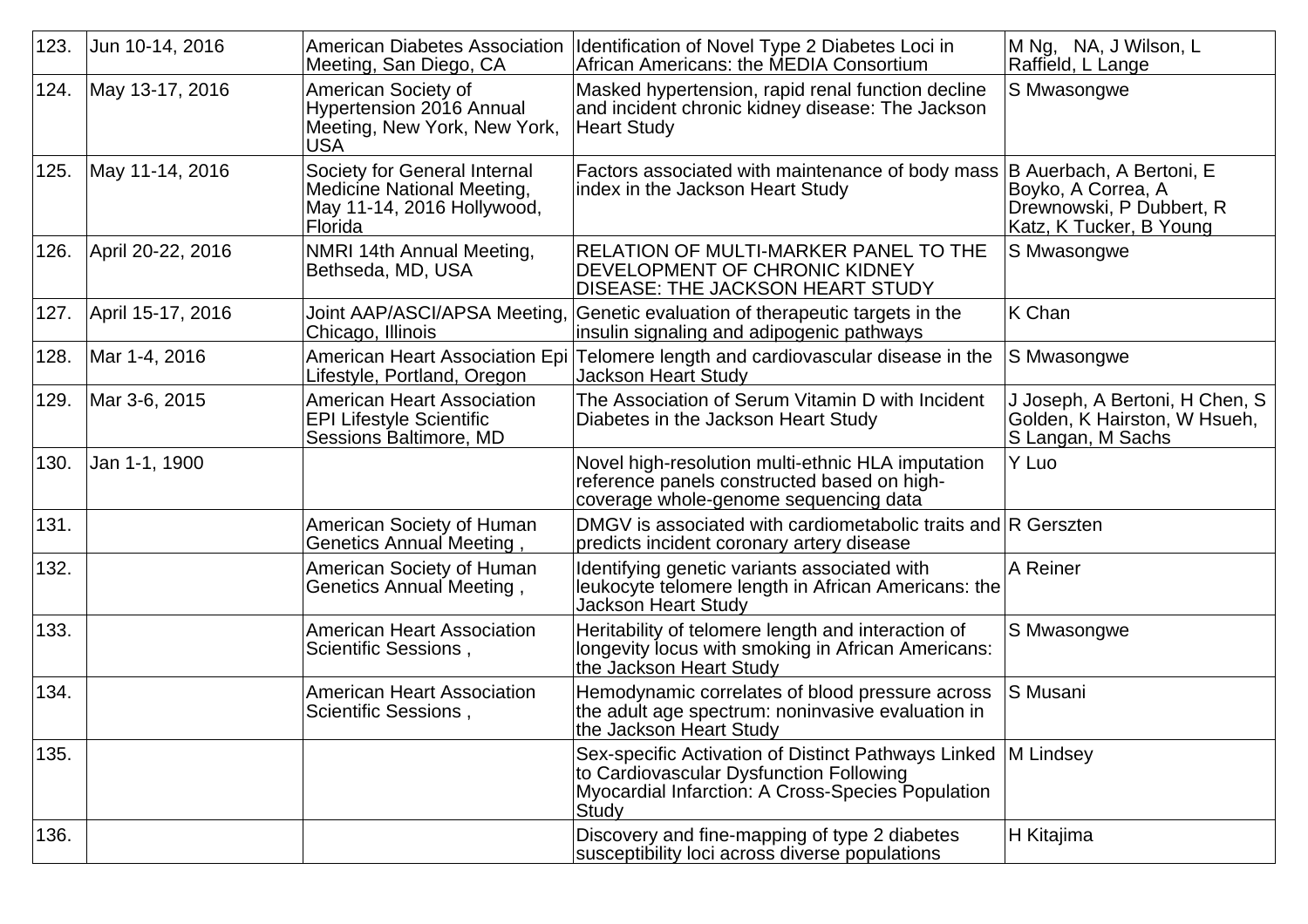| 137. |                                                                                   | Novel methodology to detect SNP association and<br>heterogeneity in allelic effects between diverse<br>populations via trans-ethnic meta-regression        | A Morris           |
|------|-----------------------------------------------------------------------------------|------------------------------------------------------------------------------------------------------------------------------------------------------------|--------------------|
| 138. | American Society of Human<br>Genetics Annual Meeting,                             | Integrative deep whole genome sequence analysis<br>of blood lipids in 16,324 individuals                                                                   | P Natarajan        |
| 139. |                                                                                   | Monogenic and polygenic predictors of plasma lipid G Peloso<br>extremes from whole genome sequencing in<br>diverse ancestries of NHLBI TOPMed participants |                    |
| 140. |                                                                                   | Whole genome sequence association with plasma<br>lipids in 28,541 individuals                                                                              | P Natarajan        |
| 141. |                                                                                   | Telomere length and cardovascular disease in the<br><b>JHS</b>                                                                                             | S Mwasongwe        |
| 142. | <b>American Heart Association</b><br><b>EPI Lifestyle Scientific</b><br>Sessions, | CVD Burden and SES Correlates in the JHS                                                                                                                   | N Min              |
| 143. |                                                                                   | SES correlates of CV disease risk in AA: the JHS                                                                                                           | N Min              |
| 144. |                                                                                   | Visceral Adiposity, Nutrition, and the Risk of CKD in R Olivio<br>AAA: the JHS                                                                             |                    |
| 145. |                                                                                   | Large scale exome array meta-analysies identify<br>numerous novel common low-frequency, and rare<br>coding variants associated with glycemic traits        | J Wilson           |
| 146. |                                                                                   | Identification and replication of height loci in African M Cy<br>Ancestry populations                                                                      |                    |
| 147. |                                                                                   | The Association of Serum Vitamin D with Incident<br>Diabetes in the Jackson Heart Study                                                                    | J Joseph           |
| 148. |                                                                                   | Correlates and heritability of metabolic syndrome<br>among AA: the JHS                                                                                     | R Khan             |
| 149. |                                                                                   | Association of masked hypertension and<br>prehypertension with subclinical cardiovascular<br>disease in the JHS                                            | <b>N</b> Redmond   |
| 150. |                                                                                   | Effects of serum creatine calibration on estimated<br>GFR and CKD determination in AA: the JHS                                                             | W Wang             |
| 151. |                                                                                   | Family history of T2D, CVD risk factors, and<br>preventive health behaviors among AA: the JHS                                                              | K Baptiste-Roberts |
| 152. |                                                                                   | Glucometabolic state transitions: the JHS                                                                                                                  | A Bertoni          |
| 153. |                                                                                   | Elevated serum endothin-1 level is associated with<br>pulmonary hypertension and mortality in AA: the<br><b>JHS</b>                                        | M Jankovich        |
| 154. |                                                                                   | Kidney function and risk of subclinical and clinical<br>heart failure in African Americans: The Jackson<br><b>Heart Study</b>                              | R Katz             |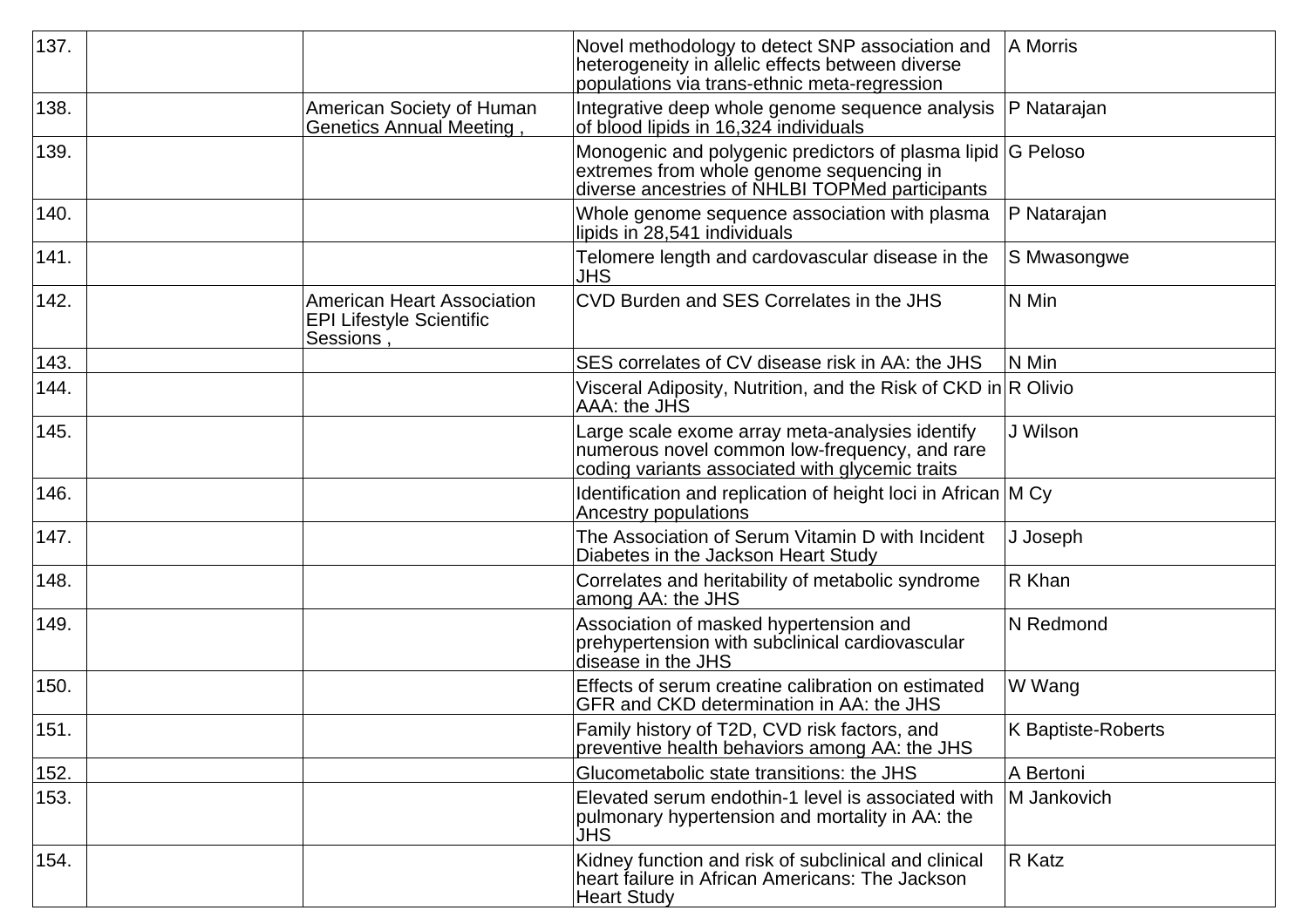| 155. | Receipt of routine health care among AAA with<br>diabetes and hypertension: results from the JHS                          | M Smith          |
|------|---------------------------------------------------------------------------------------------------------------------------|------------------|
| 156. | Clinic vs out-of-clinic daytime BP among older<br>adults: data from the JHS                                               | R Tanner         |
| 157. | Associations of brain natriuretic petptide with<br>adiponectin and leptin in AA: the JHS                                  | A Bidulescu      |
| 158. | Sedentary behavior and subclinical atherosclerosis  K Diaz<br>in AA: the JHS                                              |                  |
| 159. | Genome-wide interaction with insulin secretion risk<br>score reveals novel loci contributing to T2D etiology<br>in AA     | J Keaton         |
| 160. | Genome-wide interaction with the insulin secretion<br>locus MTNR1B reveals CMIP, a novel T2D<br>susceptibility gene in AA | J Keaton         |
| 161. | Hypertension and alterations in left ventricular<br>geometry in AA: the JHS                                               | M Abdallah       |
| 162. | Ambulatory BP monitoring phenotypes among<br>individuals with and without diabetes: the JHS                               | S Bromfield      |
| 163. | Risk factors for rapid renal function decline and<br>incident CKD among AA: the JHS                                       | B Young          |
| 164. | Long-term exposure to traffic-related air pollution<br>and cardiac function in AA: results from the JHS                   | Y Wang           |
| 165. | Evidence of assocations between genetic ancestry<br>and measures of subclinical atherosclerosis in AA:<br>the JHS         | <b>S</b> Gebreab |
| 166. | Ventricular conduction and long-term outcomes in<br>AA: insights from the JHS                                             | R Mentz          |
| 167. | Depressive symptoms and risk of stroke in AA:<br>findings from the JHS                                                    | E O'Brien        |
| 168. | High-sensitivity C-reactive protein is associated<br>with incident T2D mellitus among AA: the JHS                         | V Effoe          |
| 169. | Rates of cardiovascular events and death in AA<br>with CKD: the JHS                                                       | N Bansal         |
| 170. | Is sickle cell trait associated with incident<br>cardiovascular outcomes in AA?                                           | H Hyacinth       |
| 171. | Assocition of sickle cell trait with risk of CHD in AA                                                                    | H Hyacinth       |
| 172. | Association of life course socioeconomic position<br>with incident T2D among AA - the JHS                                 | <b>G</b> Beckles |
| 173. | Pathways for vitamin D and cardiovascular disease $ R$ Khan<br>risk factors in AA: the JHS                                |                  |